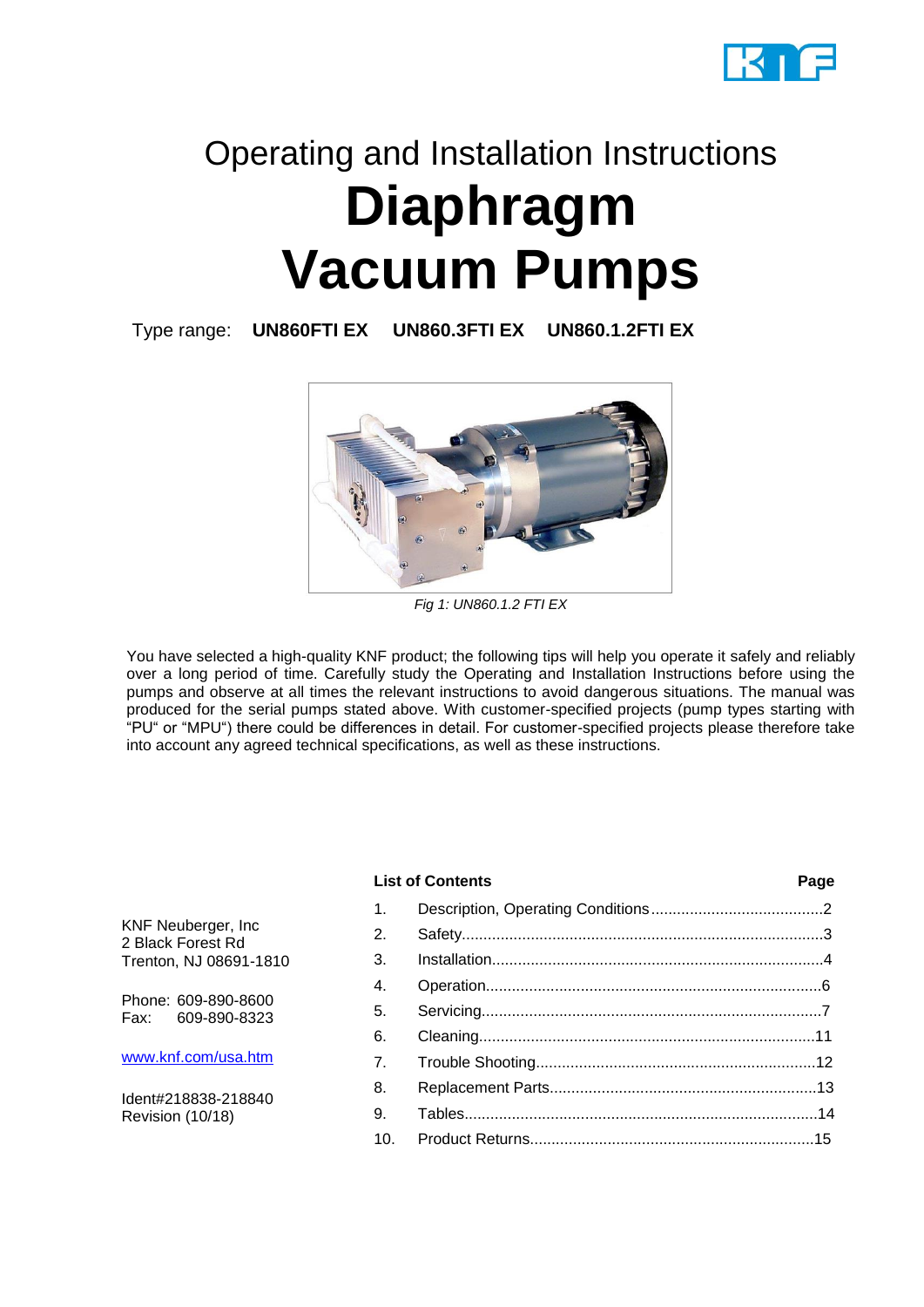# **1. Description, Operating Conditions**

KNF pumps in the UN860 range transfer and evacuate 100% oilfree. In operation they are gas-tight, and maintenance-free.

# **1.1. Electrical Equipment**

See the type-plate for full electrical data.

Protection class of standard versions is IP 54.

The pumps are fitted as standard with a thermal-switch to protect against overloading.

# **1.2. Operating Conditions**

Handling air, gases, and vapours at temperatures between  $+ 5 °C...+ 40 °C.$ 

For maximum permissible operating pressure, ultimate vacuum, and flow capacity see section 9.

Before pumping a medium, the compatibility of materials of pump head, diaphragm and valves with the medium must be checked (for pump materials: see section 9).

KNF pumps in the UN860 range must not be used for liquids.

If your potential application lies outside the above limits discuss it with our technical adviser (see last page for contact telephone number).

# **1.3. Ambient Conditions**

When the pump is operating the following ambient conditions must be maintained:

Ambient temperature during operation:

between  $+5$  °C... + 40 °C.

▪ During operation an adequate supply of air for cooling must be provided.

# **1.4. Pump materials**

See section 9.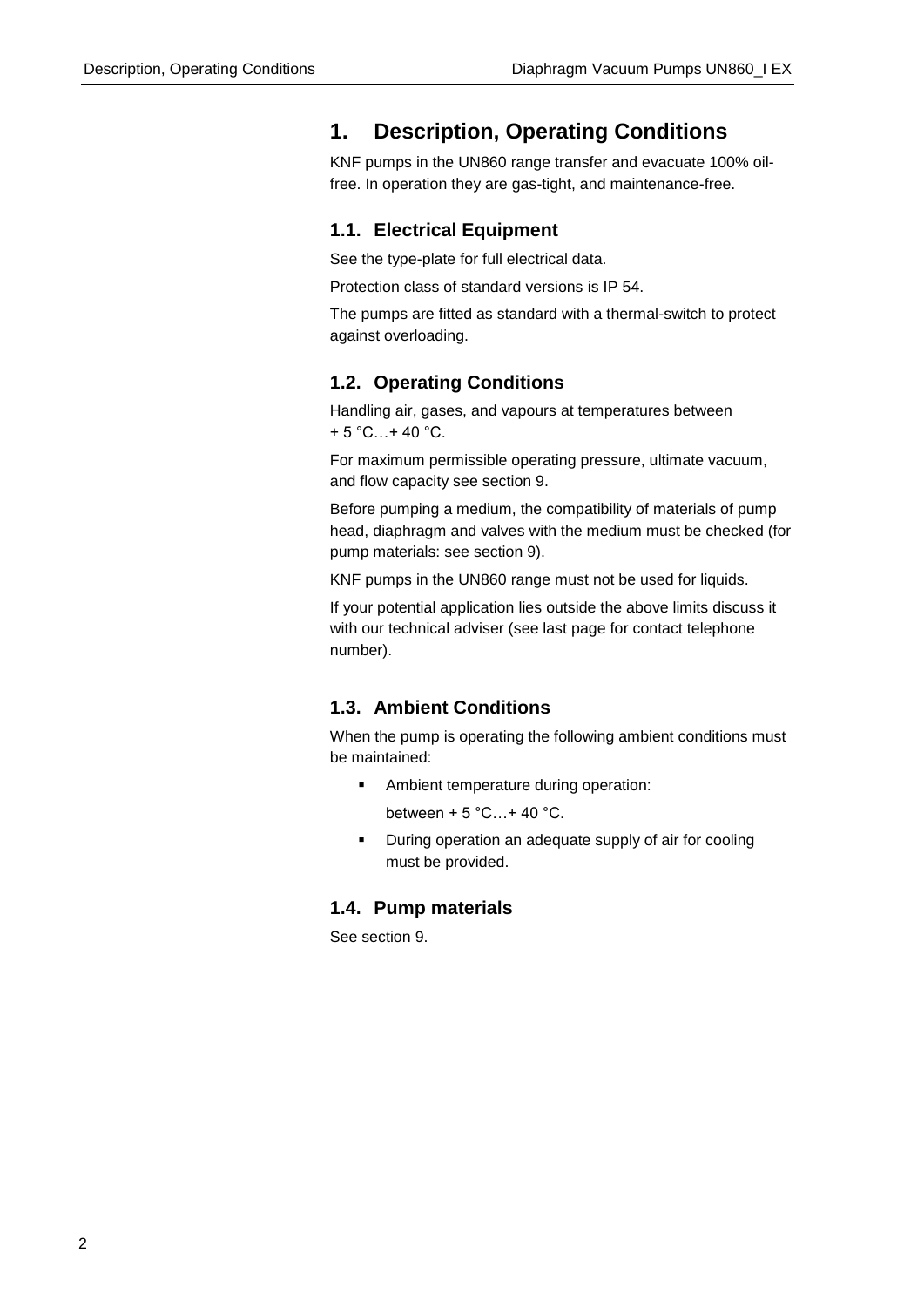# **2. Safety**

Note that the pumps may only be used for their intended purpose.

Components connected to the pump must be designed to withstand the pneumatic performance of the pump.

Take care that safety regulations are observed when connecting the pump to the electricity supply.

When the operation of the pump is interrupted by the thermal switch, the pump will re-start automatically after cooling down. Take all care necessary to prevent this leading to a dangerous situation.

Specific safety instructions for the media being handled must be observed.

Use only original KNF spare parts.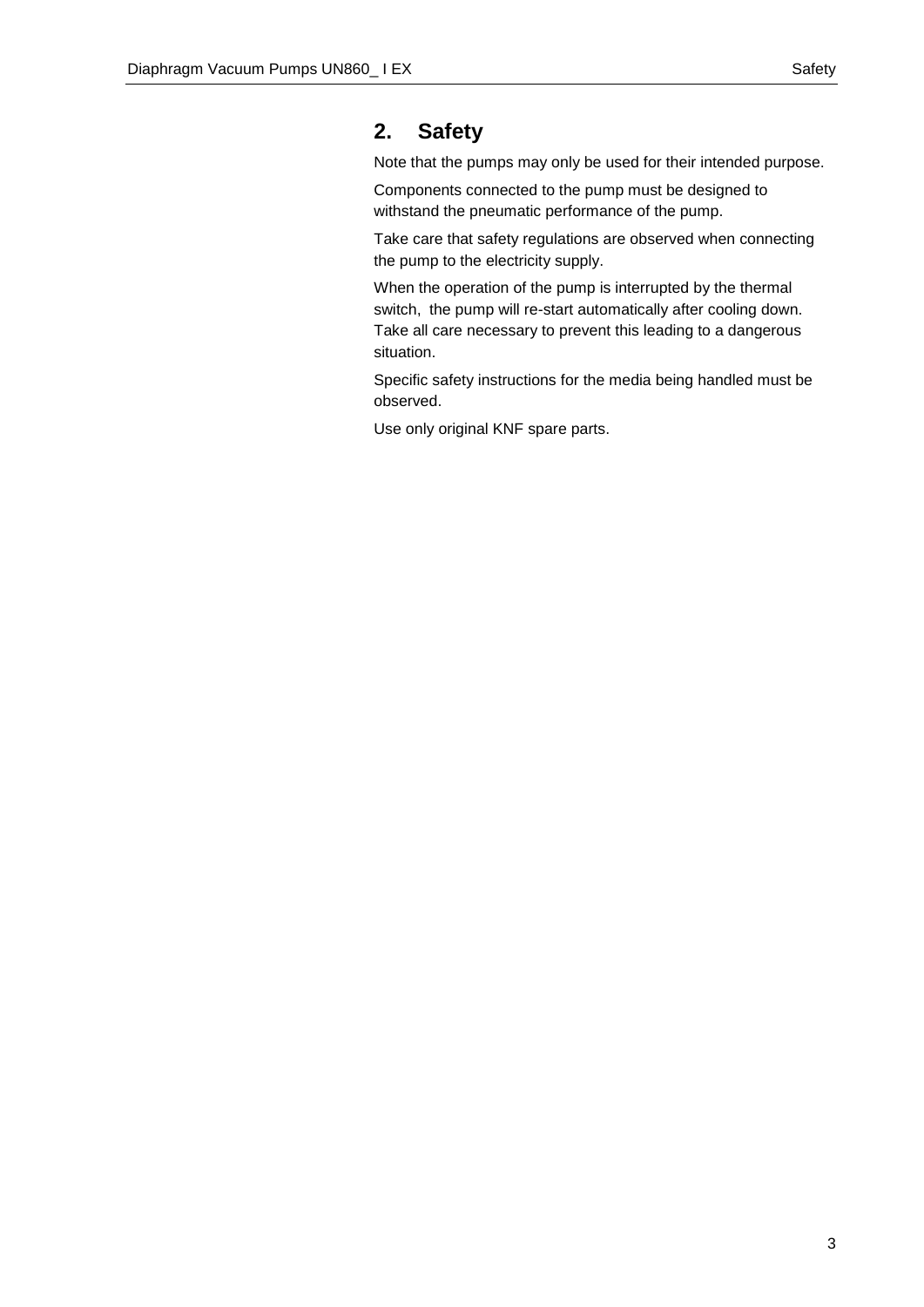# **3. Installation**

**The pumps are OEM models intended for installation in equipment. When installing them make certain that accident prevention regulations, and safety instructions, including those for subsequent operation are observed. The safety instructions in section 2 must be observed.**

The dimensions of the mountings are given in Data Sheet. Fit the pump at the highest point in the system, so that condensate cannot collect in the head of the pump - that prolongs working life. **Mechanical** 

**When making the electrical installation the safety regulations must be observed. In particular make sure that the electricity supply is isolated before trying to connect the pump. Electrical** 

> Compare the supply data with the data on the motor-plate. The voltage must not vary by more than +10% and -10% from that shown on the type-plate.

The motor must be connected to earth (ground) wire.

Connect pumps according to figs. 2 or 3.

Note 1: Black and red wires can be switched for counter clock-wise rotation

Note 2: These wiring diagrams are for standard pumps. Customerspecified projects may vary.



*Fig. 2: 115V Connection*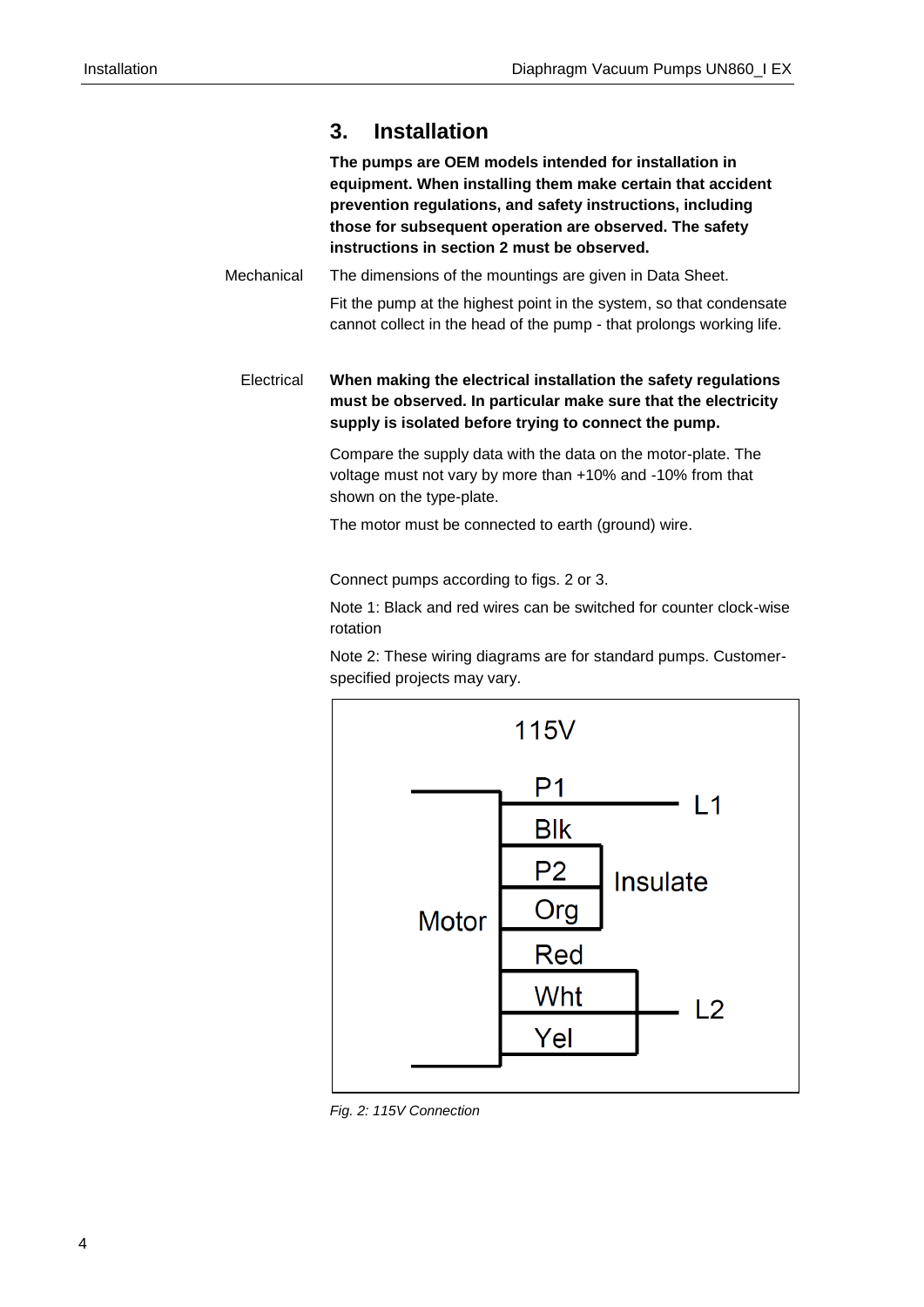

*Fig. 3: 230V Connection*

Remove the protection plugs from the port threads. Pneumatic

> Connect the suction and pressure lines. For size of the port threads see section 9. For flow direction, see marking on the pump head or data sheet.

> Arrange the suction and pressure lines so that condensate cannot run into the pump.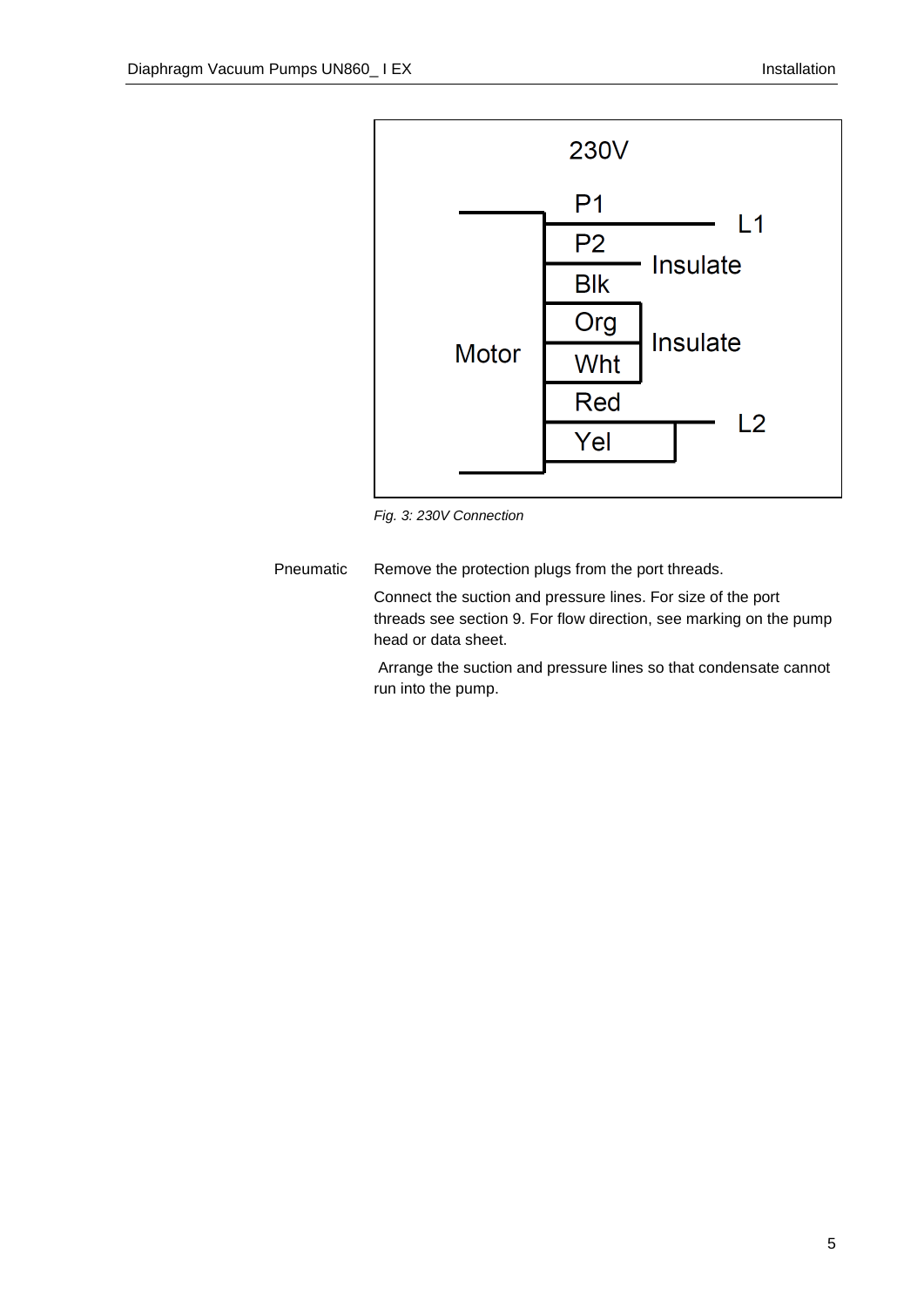# **4. Operation**

**Specific safety instructions for the media being handled must be observed.**

**If combustible media are used:**

- Hazard of fires and explosions due to excessively high media temperature.
- Make sure the temperature of the medium is always sufficiently below the ignition temperature of the medium, to avoid ignition or explosion. This also applies for unusual operational situations.
- Note that the temperature of the medium increases when the pump compresses the medium.
- Hence, make sure the temperature of the medium is sufficiently below the ignition temperature of the medium, even when it is compressed to the maximum permissible operating pressure of the pump.
- The maximum permissible operating pressure of the pump is stated in the technical specifications (section 9).
- **EXECT:** If necessary, consider any external sources of energy, such as radiation, that may add heat to the medium.
- In case of doubt, consult the KNF Technical Support.

Before pumping a medium, the compatibility of materials of pump head, diaphragm and valves with the medium must be checked (for pump materials: see section 9).

The pumps must not start against pressure. This also applies when the pump restarts after the power has been cut off for a short period.

The maximum permissible operating pressure (see section 9) must not be exceeded.

To prevent the maximum permissible operating pressure being exceeded, restriction or control of the air or gas flow should only be carried out in the suction line.

If restriction or control of the air or gas flow is made on the pressure side ensure that the maximum permissible operating pressure is not exceeded.

When the pump is at a standstill the inlet and exhaust must be at normal atmospheric pressure.

Diaphragm and valve plates/sealings are the only parts subject to wear. Wear is usually indicated by a drastic reduction in the pneumatic performance. When replacing parts proceed as described in section 5.

Ambient conditions: see section 1.3.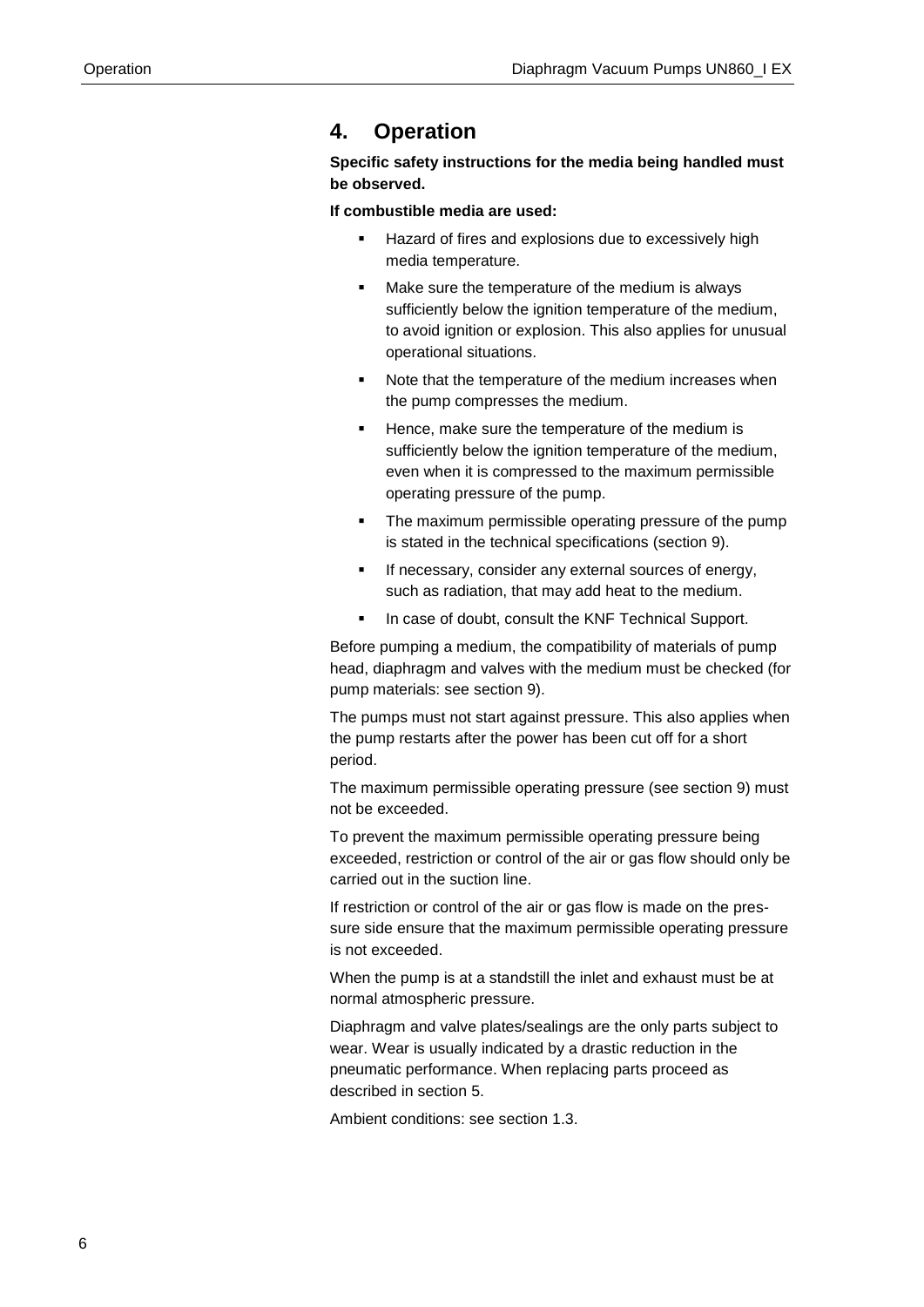# **5. Servicing**

# **Before working on the pump, isolate the power supply securely, then check that the lines are not live.**

Diaphragm and valve plates/sealings are the only parts of the pump subject to wear. They are simple to change.

Always change diaphragm and valve plates/sealings at the same time. In the case of models with two heads service all heads.

For twin-headed pumps: The process of replacing diaphragms and valve plates/sealings should be completed separately for each individual head before starting work on the next one. This will prevent from mixing up parts.

# **5.1. FTI types**

Parts and tools required

| Part/tool                    |
|------------------------------|
| Service Set (see section 8)  |
| Screwdriver blade width 2 mm |
| Phillips screwdriver No. 2   |
| Felt-tip pen                 |

*Tab. 1: Parts and tools*

Change the diaphragms and valve plates/sealings in the following sequence:

- a) Preparatory steps
- b) Removing pump head
- c) Changing diaphragm
- d) Changing valve plates/sealings
- e) Refitting pump head
- f) Final steps
- The position numbers in the following text refer to fig. 4 & 5.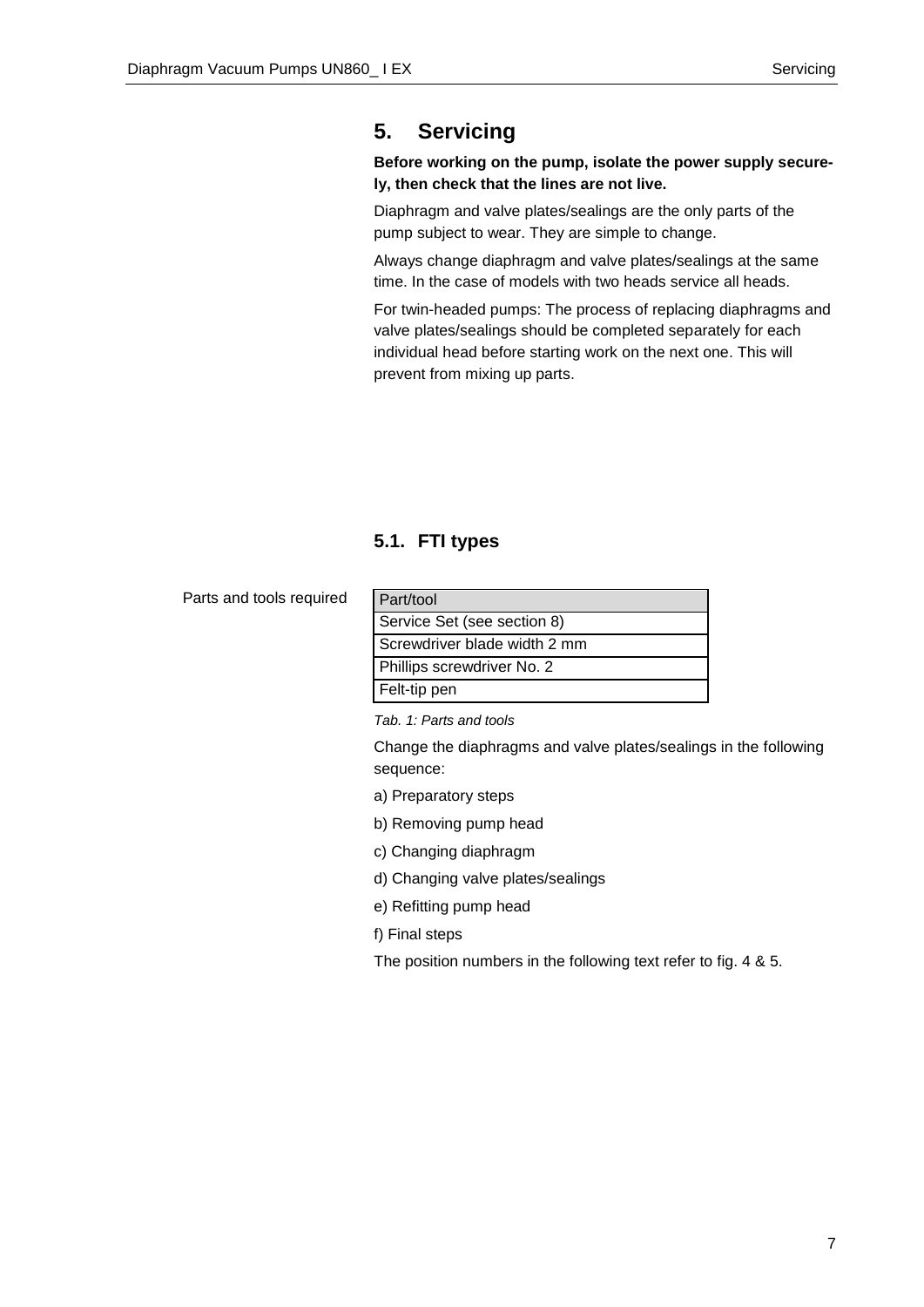

*Fig. 4: Pump heads FTI types (symbolic)*

# **Specifications**

# Pos Description

- 1 Pressure plate<br>2 Head plate
- Head plate
- Intermediate plate
- Housing
- Cross recessed raised countersunk head screw
- Structured diaphragm
- Shim(s)
- Connecting rod
- Cross recessed raised cheese head screw
- Disk spring
- Valve plate/sealing
- Pneumatic Connection
- Fitting
- Fan Cover
- **M** Mark



*Fig. 5: UN860.1.2 FTI EX*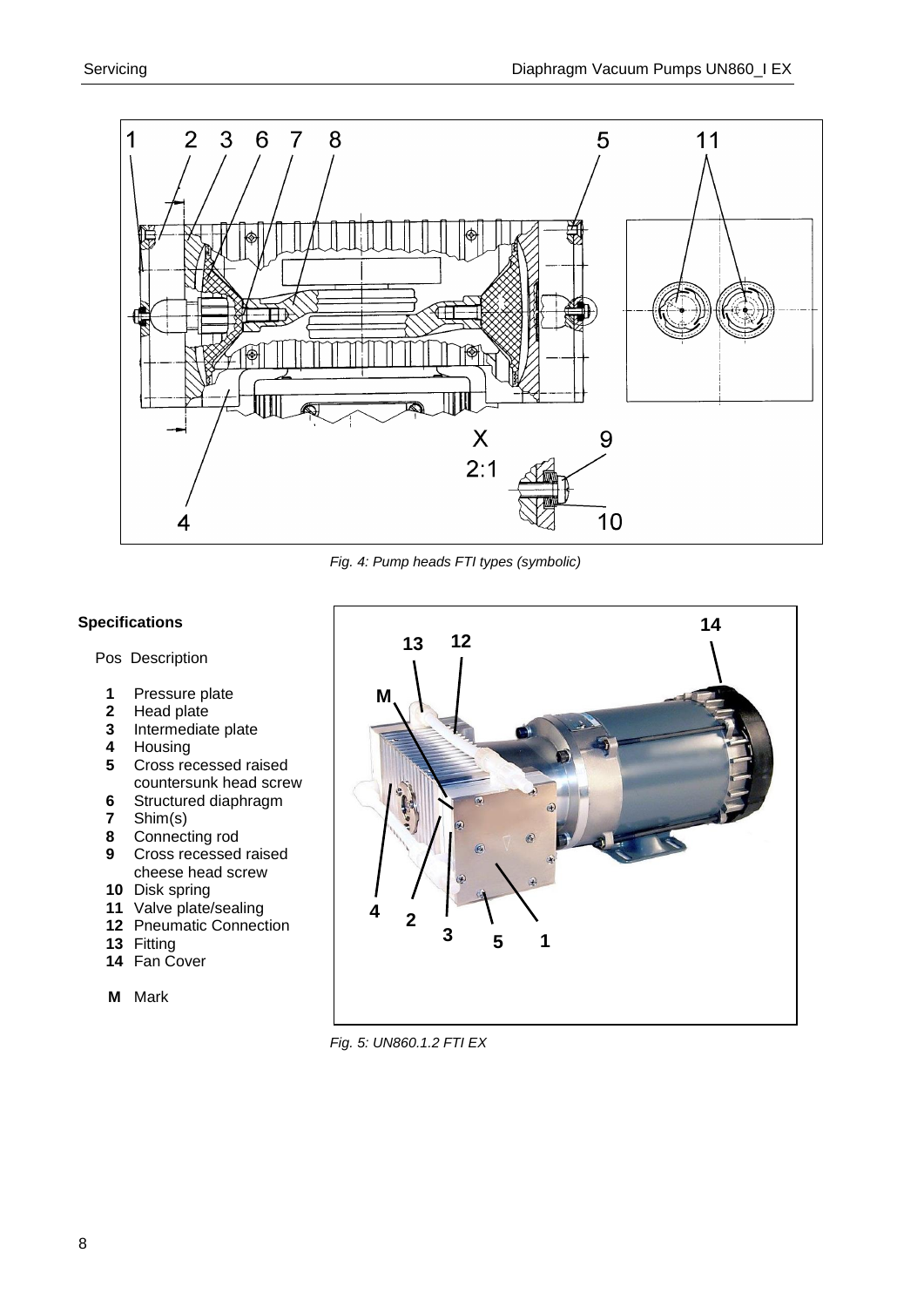# **a.) Preparatory steps**

- 1. Turn off power, check and test that the lines are not live.
- 2. For two-headed pumps:

On the pneumatic head connections, loosen one of the union nuts by hand. Then slightly loosen the angle-fitting in the pump head by turning it counter-clockwise, so that the connecting tube can be pulled out.

3. Undo the three screws that hold the fan cover (see fig. 5, position (**14**) and remove the fan cover from the motor.

## **b.) Removing pump head**

(for each head separately)

- 1. Make a mark (**M**) on the pressure plate (**1**), head plate (**2**), intermediate plate (**3**), and housing (**4**) with a felt-tip pen. This is to ensure that the parts will be reassembled correctly at a later stage.
- 2. Undo the eight screws (**5**) and lift the pump head off the housing (**4**).

# **c) Changing diaphragm**

- 1. Position the pump so that the diaphragm surface is upwards.
- 2. Turn the fan to bring the structured diaphragm (**6**) to top dead center.
- 3. Using a small screwdriver, between the housing and the outer edge of the structured diaphragm, carefully lift the edge of the diaphragm lightly upwards at one point (making sure not to damage the housing). Now grip the edge of the diaphragm on opposite sides, unscrew it by turning counter-clockwise.
- 4. Take the shim(s) (**7**) off the connecting rod (**8**) and retain them.
- 5. Check that all parts are free from dirt and clean them if necessary (see section 6. Cleaning).
- 6. Put the shim(s) (**7**) on the thread of the new diaphragm.
- 7. Fit the new structured diaphragm (**6**): hold the connecting rod (**8**) with one finger, and gently screw in (clockwise) the structured diaphragm with diaphragm spacers.
- 8. Turn the fan until the structured diaphragm is at the top dead center. Using a small screwdriver, between the housing and the outer edge of the structured diaphragm, carefully lift the edge of the diaphragm lightly upwards at one point. Now grip the edge of the diaphragm on opposite sides (do not overstretch the diaphragm!) and tighten the structured diaphragm clock-wise.

# **d) Changing valve plates/sealings**

1. Undo the two screws (**9**).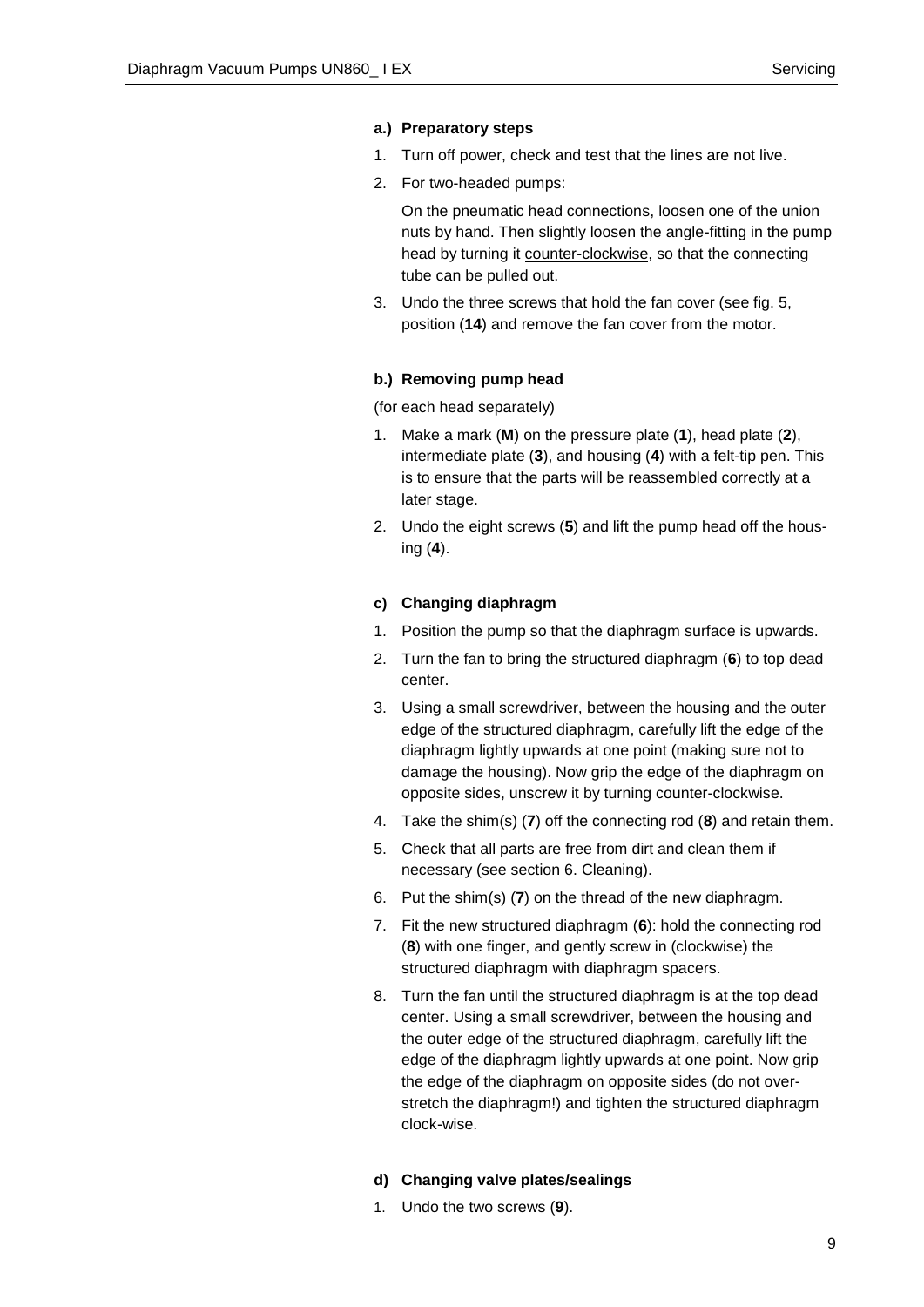- 2. Separate the head plate (**2**) with pressure plate (**1**) from intermediate plate (**3**).
- 3. Remove the valve plates/sealings (**11**) from the intermediate plate.
- 4. Check that the valve seats, the head plate and intermediate plate are clean. If scratches, distortion, or corrosion are evident on these parts they should be replaced.
- 5. Lay the new valve plate/sealings (**11**) in the recesses in the intermediate plate. The valve plates/sealings for suction and pressure sides are identical, as are upper and lower sides of the valve plates/sealings.

# **e) Refitting pump head**

- 1. Turn the fan to bring the structured diaphragm (**6**) to medium position.
- 2. Place the intermediate plate (**3**), with valve plates/sealings (**11**) on the housing, in the position indicated by the marking (**M**).
- 3. Place the head plate (**2**) on the intermediate plate (**3**) in the position indicated by the marking (**M**).
- 4. Place pressure plate (**1**) in position and insert screws (**9**) with disk springs (**10**), and tighten them until the screw heads are just fully seated (do not completely tighten them!).
	- The concave side of the first three disk springs must point away from the screw head, the next three towards it (see fig. 4, detail X).
- 5. Gently tighten the screws (**5**), evenly and diagonally.
- 6. Turn the fan to check that the pump rotates freely.
- 7. Now tighten screws (**5**) firmly.
- 8. Tighten each of the screws (**9**) a half turn more.

For two headed pumps:

Repeat operation b), c), d), and e) for the second pump head.

#### **f) Final steps**

1. For two-headed pumps:

Refit the pneumatic head connection:

Place tube onto the connecting part of the angle fitting, turn angle fitting to a straight position and tighten the nut.

- 2. Refit the fan cover.
- 3. Reconnect the pump to the electricity supply.

If you have any questions about servicing call our technical adviser (see last page for contact telephone number).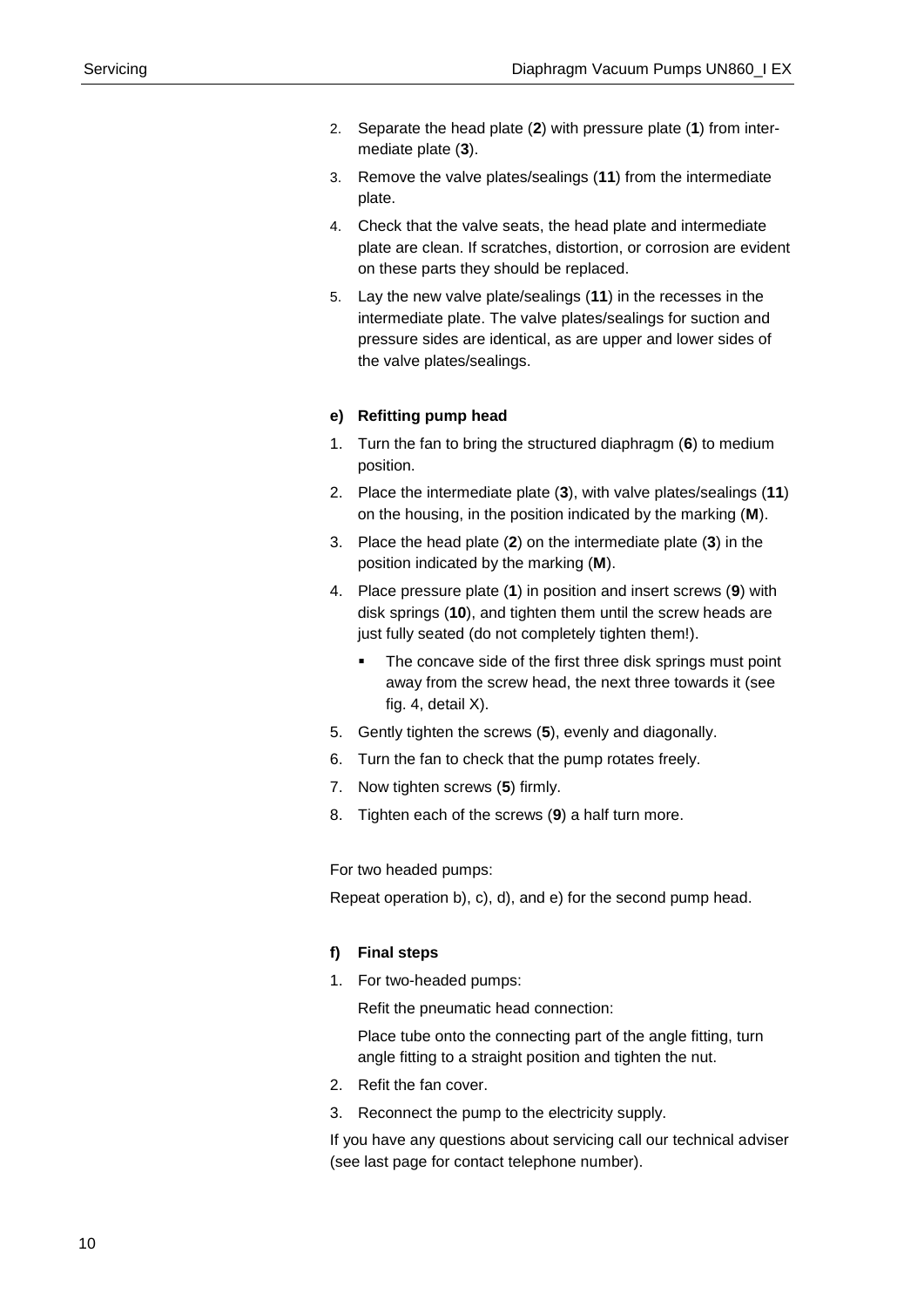# **6. Cleaning**

When changing valve plates/sealings and diaphragm, inspect all parts for dirt before assembling the pump head, and clean them if necessary.

If a compressed air line is available, blow the parts out with it.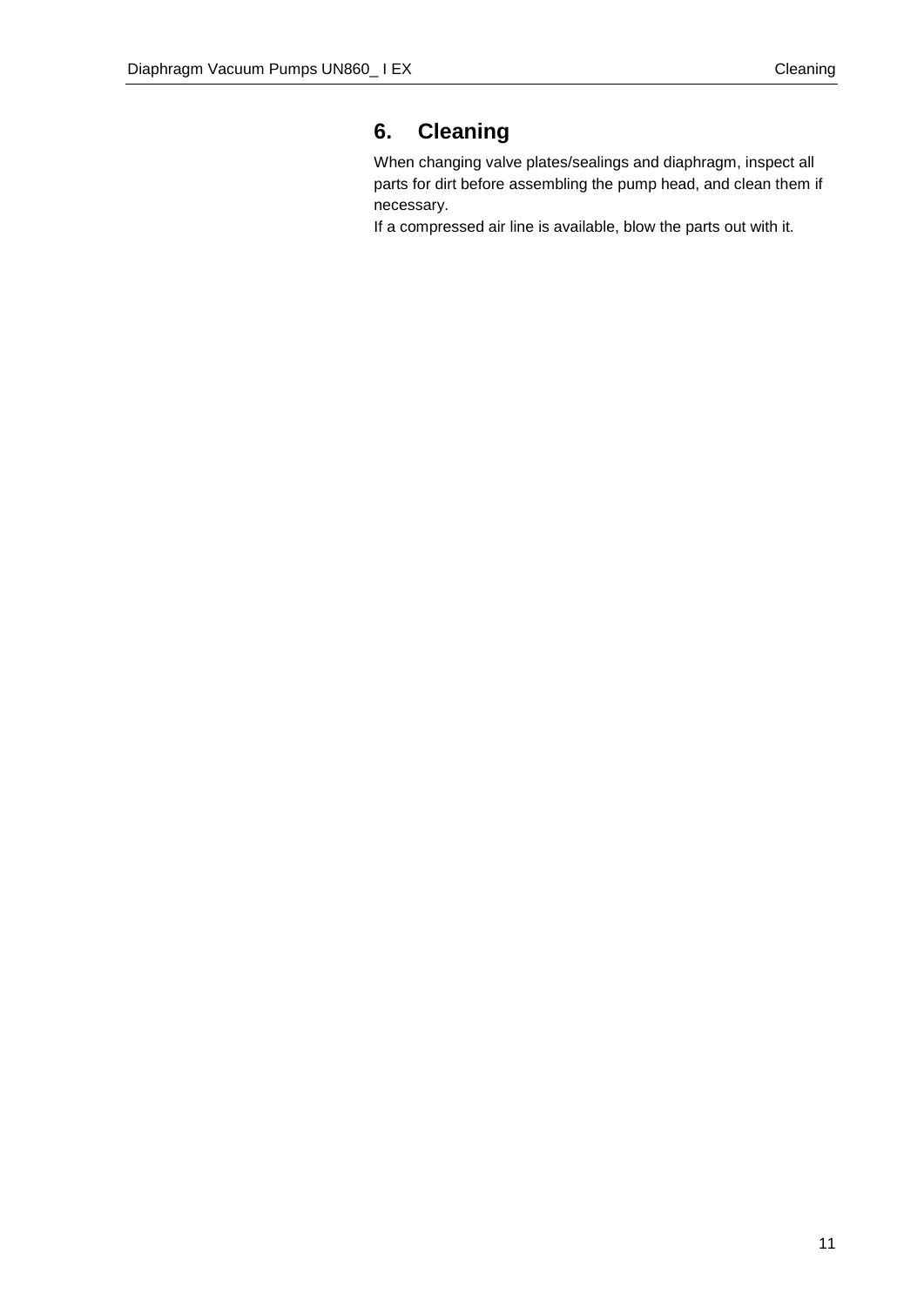# **7. Trouble Shooting**

**Before working on the pump isolate the power supply securely, then check that the lines are not live.**

The following tips for fault-finding are best employed in the sequence shown.

# **Pump produces no flow**

For pumps with thermal switch:

Thermal switch has opened due to over-heating:

- Disconnect pump from mains and allow to cool. Trace cause of over-heating and eliminate it.
- Connections or lines are blocked
- An external valve is closed, or a filter blocked.
- Liquid (condensate) has collected in the pump head:
	- Let the pump run for a few minutes pumping air (if necessary for safety reasons: pumping an inert gas.)
	- Install the pump at the highest point in the system.
- Diaphragms or valve plates/sealings are worn:
	- Section 5 Servicing.

# **Flow, pressure, or vacuum too low**

- Compare the actual performance with the figures in section 9 or the data sheet.
- There is pressure on the pressure side, and at the same time vacuum, or a pressure above atmospheric, on the suction side:
	- $\blacktriangleright$  The pump is not designed for this condition.
- The cross-section of pneumatic lines, or connected components is too small, or they are restricted:
	- $\blacktriangleright$  To measure the performance, disconnect the pump from the system (small diameter tubing or a valve can significantly affect performance).
- There is a leak at a connector, in a line, or in the pump head.
- Diaphragm or valve plates/sealings are worn, or dirt is in the head:
	- ▶ Section 5 Servicing.
- After changing the diaphragms or valve plates/sealings, a head has been reassembled in the wrong position.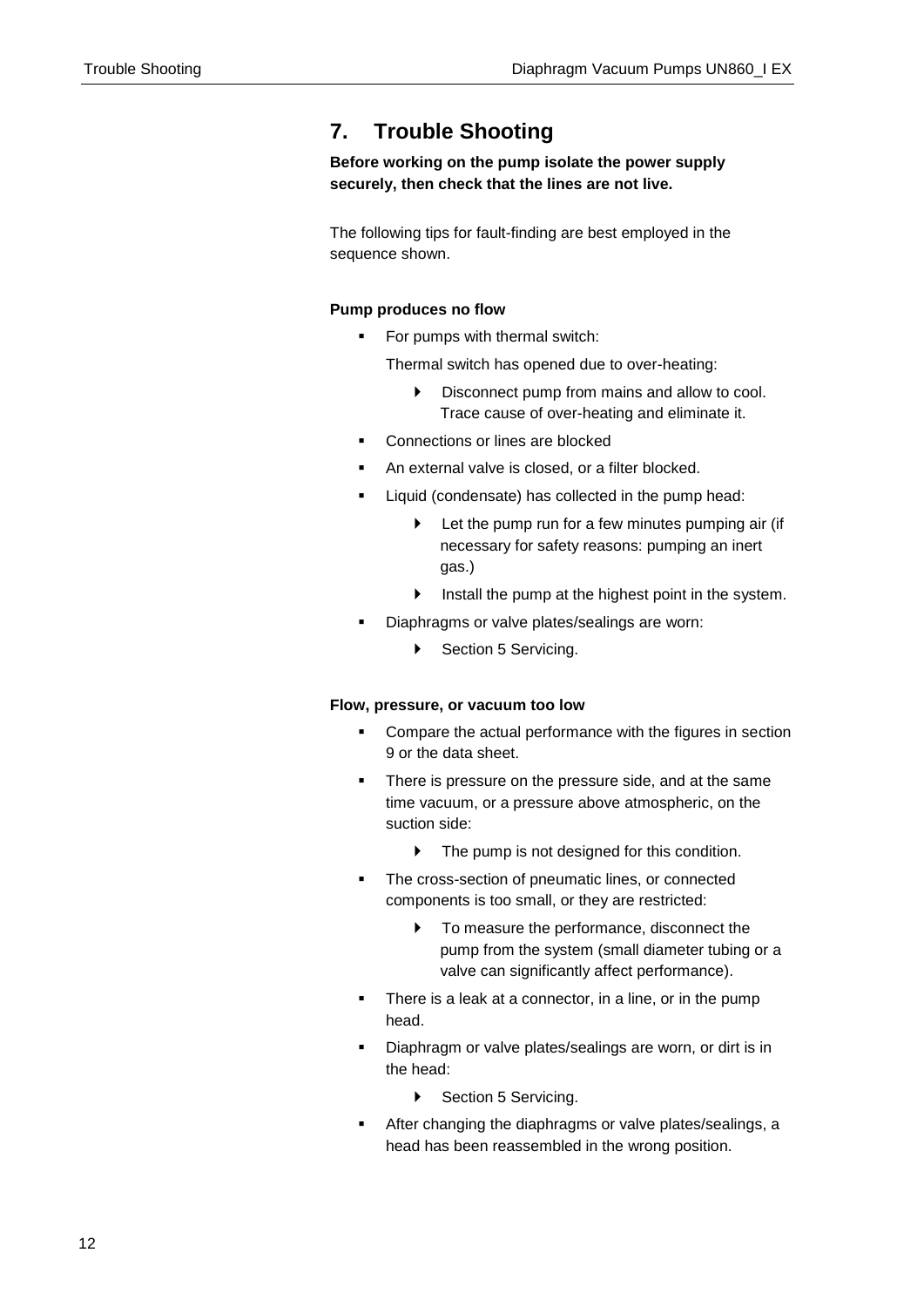If the pump does not operate properly and you cannot find any of the above faults, send it to the KNF Service Department.

In order for KNF to repair the pump, the customer must provide a statement on the media which were pumped and on pump cleaning. Please fill out the corresponding KNF form, and submit it together with the pump. A sample statement for copying can be found in the Appendix of these operating instructions.

# **8. Replacement Parts**

A Service Set contains all parts needed for one complete service: for each pump head 1 diaphragm, 2 valve plates/sealings.

| Service Set for pump | Order-No.  |
|----------------------|------------|
| UN860FTI EX          | 075097     |
| LUN860.3FTI EX       | 075097 X 2 |
| UN860.1.2FTI EX      | 075097 X 2 |

*Tab. 2: Replacement Parts*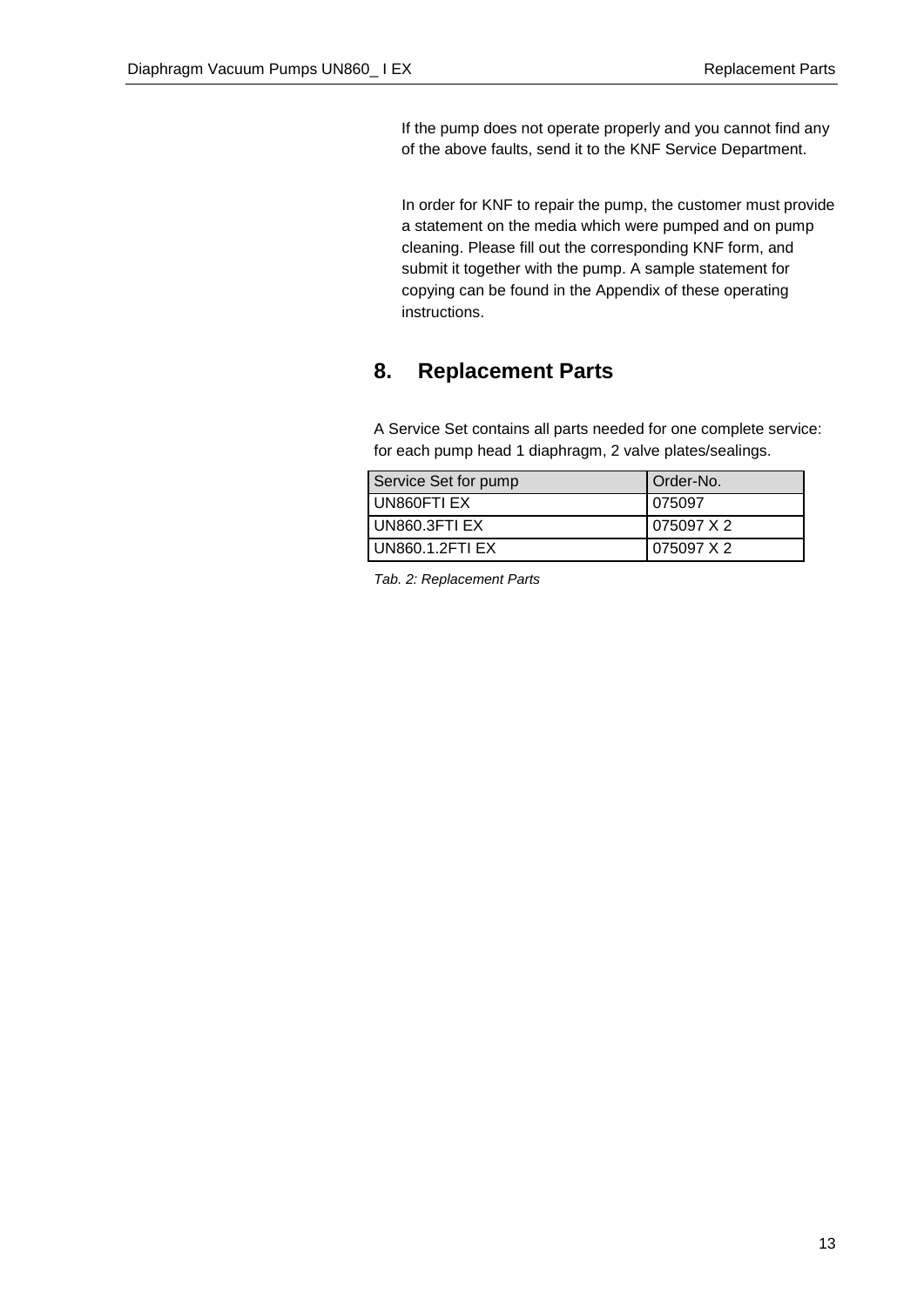# **9. Tables**

| Pump type              | Maximum permissible<br>operating pressure (bar g). | Ultimate vacuum<br>(mbar abs.) | <b>Delivery</b><br>[I/min]* at atm.<br>pressure |
|------------------------|----------------------------------------------------|--------------------------------|-------------------------------------------------|
| UN860FTI EX            |                                                    | 80                             | 60                                              |
| UN860.3FTI EX          |                                                    |                                | 60                                              |
| <b>UN860.1.2FTI EX</b> |                                                    | 100                            | 110                                             |

Tab. 3: Pneumatic data *\*Litre at STP*

| Pump type            | Material*   |                      |               |
|----------------------|-------------|----------------------|---------------|
|                      | Pump head   | Structured diaphragm | <b>Valves</b> |
| UN860FTI EX          | <b>PTFE</b> | <b>PTFE</b>          | <b>FFPM</b>   |
| UN860.3FTI EX        | <b>PTFE</b> | <b>PTFE</b>          | FFPM          |
| UN860.1.2FTI EX PTFE |             | <b>PTFE</b>          | <b>FFPM</b>   |

Tab. 4: Pump material *Material abbreviations according to ISO 1629*

| Pump type             | Thread size |
|-----------------------|-------------|
| UN860FTI EX           | 3/8" NPT    |
| <b>UN860.3FTI EX</b>  | $3/8$ " NPT |
| <b>UN860.1.2FTLEX</b> | $3/8$ " NPT |

*Tab. 5: Size of pneumatic port threads*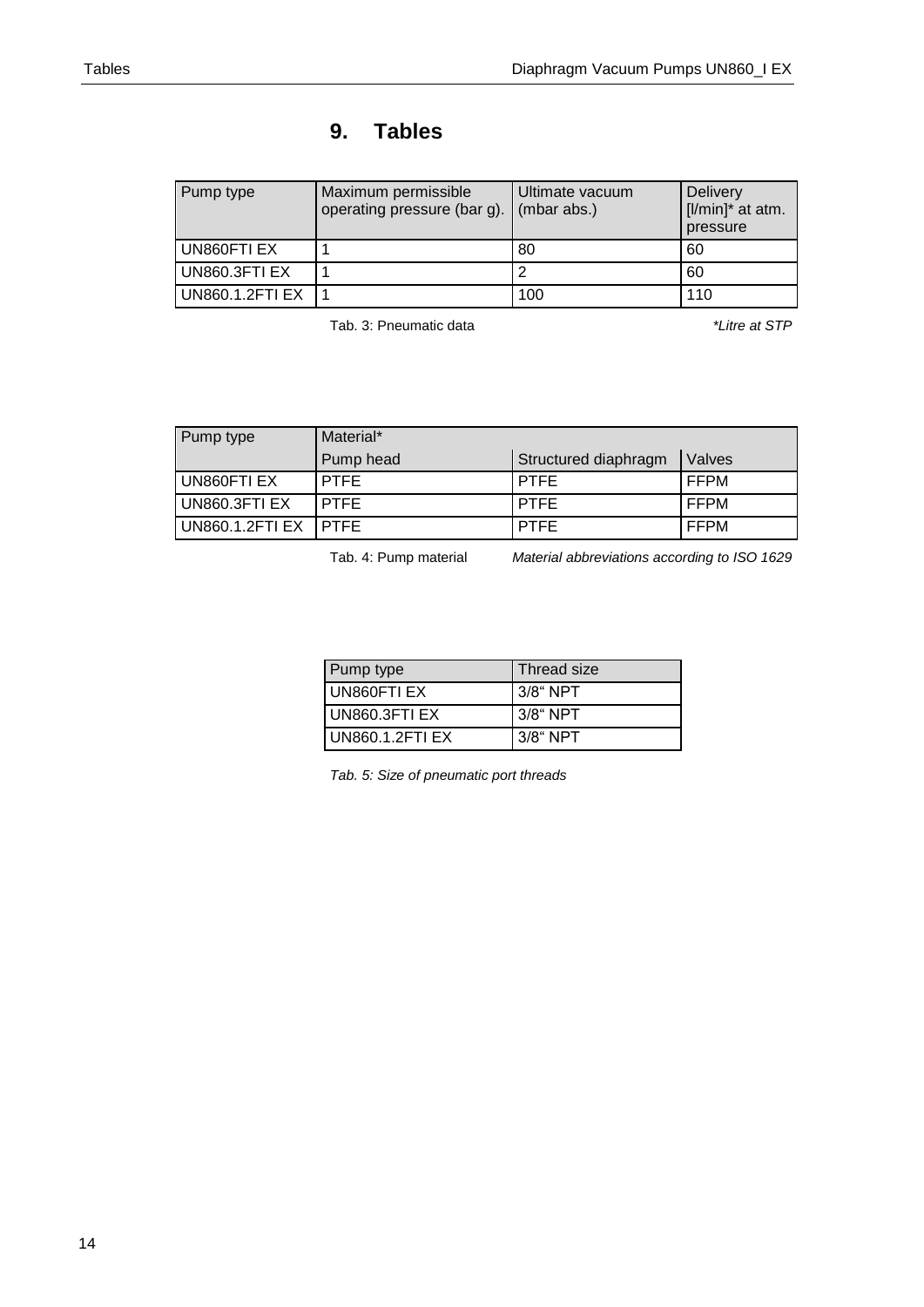# **10. Product Return**

- → KNF provides warranty and non-warranty repair services for all products.
- A Return Material Authorization (RMA) number is required for all product returns.
	- To receive an RMA number, submit a completed Decontamination Declaration form to [rma@knf.com](mailto:rma@knf.com)
- The Decontamination Declaration form can obtained from our website or by contacting KNF Technical Services.
	- <https://www.knfusa.com/rma>
	- Phone: 609-890-8600
- $\rightarrow$  Product return instructions will be provided when the RMA is issued

KNF Neuberger, Inc 2 Black Forest Rd Trenton, NJ 08691-1810

Phone 609-890-8600 Fax 609-890-8323

[www.knf.com/usa.htm](http://www.knf.com/usa.htm)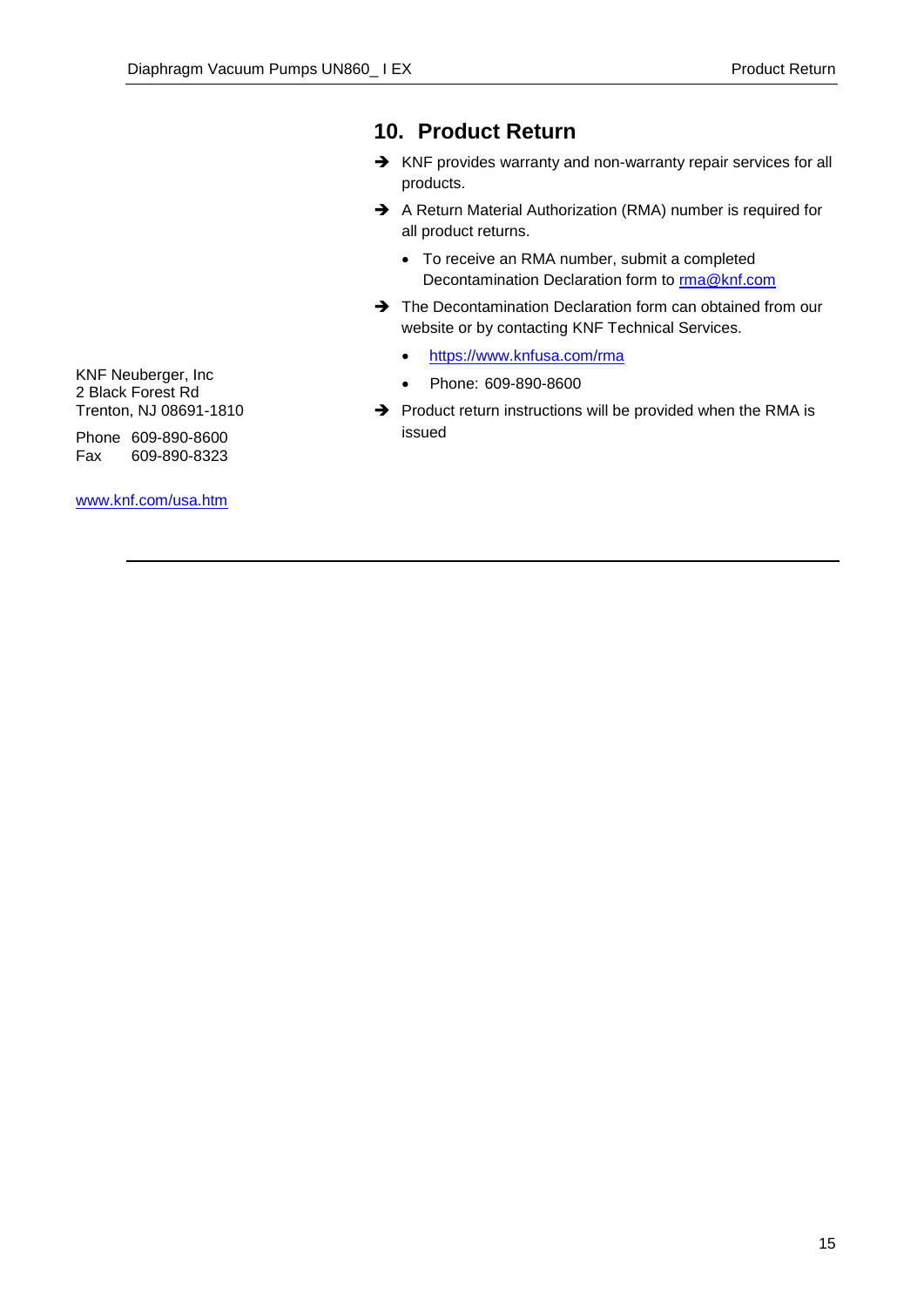# Installation, Operation and Maintenance Instructions

for AC Induction Motors 56- 6800 Frames (NEMA) 63 – 280 Frames (IEC)



# MARATHON ELECTRIC

Contact Motor Customer Service at: Phone: (715) 675-3311 www.marathonelectric.com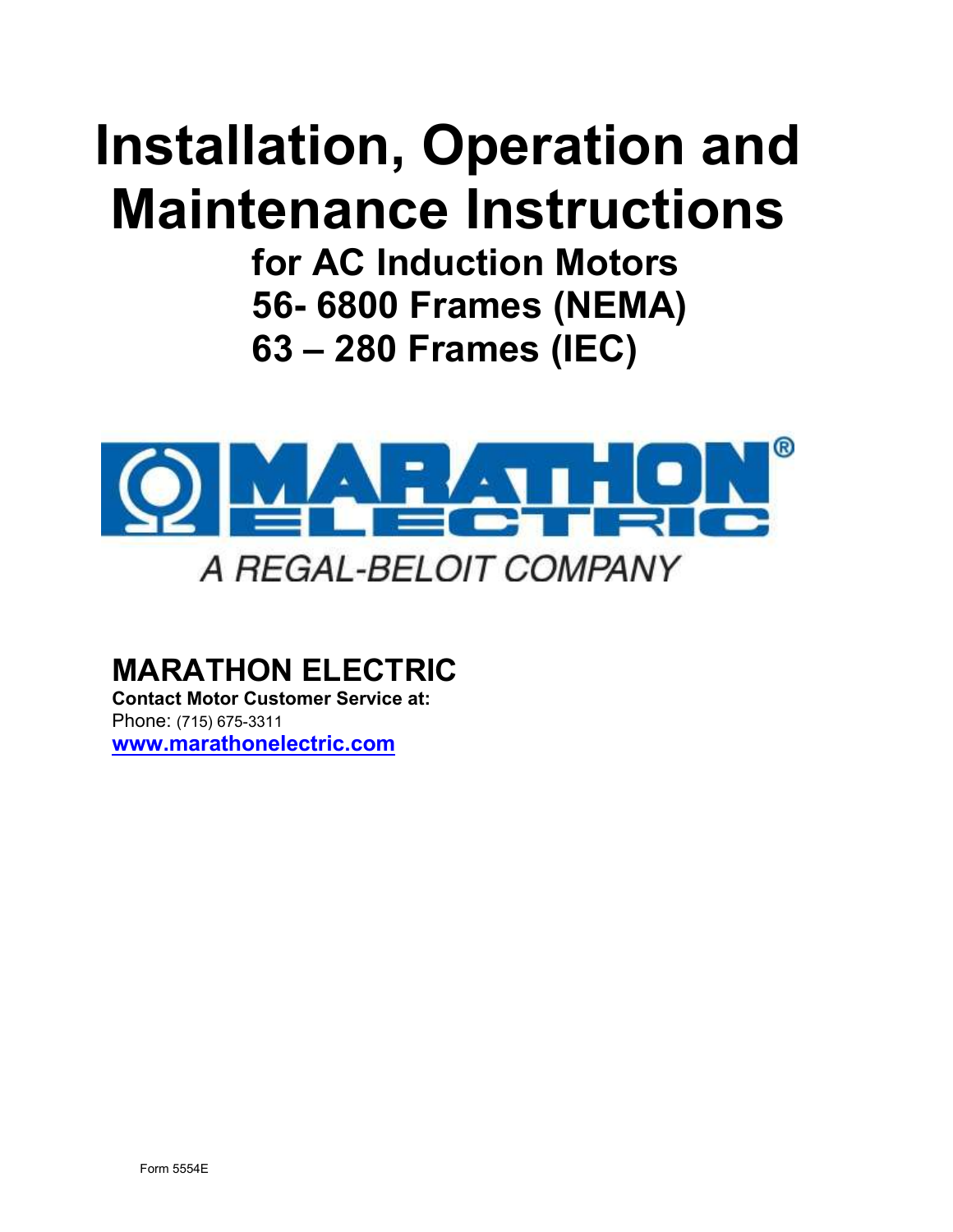# INSTALLER: PLEASE LEAVE THIS MANUAL FOR THE OWNER'S USE OWNER: READ AND SAVE THESE INSTRUCTIONS

# SAFETY INSTRUCTIONS

**A** This is the safety alert symbol. It is used to alert you to potential personal injury hazards. Obey all safety messages that follow this symbol to avoid possible injury or death.

# **A** WARNING

Before installing, using, or servicing this product, carefully read and fully understand the instructions including all warnings, cautions, & safety notice statements. To reduce risk of personal injury, death and/or property damage, follow all instructions for proper motor installation, operation and maintenance.

These instructions are not intended as a complete listing of all details for installation, operation, and maintenance. If you have any questions concerning any of the procedures, STOP, and call the appropriate Regal-Beloit motor company.

#### Table of Contents 1.0 INSTALLER / OWNER / OPERATOR RESPONSIBILITY 1.1 Electrical Safety<br>1.2 Mechanical Safet **Mechanical Safety** 1.3 Environmental Safety 2.0 RECEIVING & INSPECTION 2.1 Initial Inspection 2.1.1 Packing List & Inspect 2.1.2 Turn Motor Shaft 2.1.3 Check Nameplate 2.2 Handling 2.2.1 Correct Lifting Angles 2.3 Storage 2.3.1 Bearing Lubrication 2.3.2 Shaft Rotation 2.3.3 Damp or Humid Storage Locations 3.0 INSTALLATION AND OPERATION 3.1 Location 3.1.1 Selecting a Location 3.1.2 Ambient Temperature Limits 3.1.3 Construction Selection per Location 3.1.3.1 Dripproof 3.1.3.2 Totally Enclosed 3.1.3.3 Hazardous Locations Motors 3.2 Mounting Motor 3.2.1 Rigid Base (Footed) 3.2.2 Rigid Base Hole Selection -6 or 8 Hole Bases 3.2.3 Vertical 3.3 Application Assembly to Motor 3.3.1 General: Proper Alignment

3.3.2 Direct Coupling 3.3.3 Direct Connected 3.3.4 Belted 3.3.5 VFD Operation 3.3.6 Accessories 3.3.6.1 General 3.3.6.2 Brake Motors 3.3.6.3 Space Heaters 3.3.6.4 Thermal Protection General, Thermostats, Thermisters & RTDs 3.3.6.5 RTD Alarm & Trip Settings 3.3.7 Guards 3.4 Electrical Connections 3.4.1 Power Supply / Branch Circuit 3.4.1.1 Branch Circuit Supply 3.4.1.2 Fuses, Breakers, Overload Relays 3.4.1.3 AC Power Supply Limits 3.4.2 Terminal Box 3.4.2.1 Conduit opening 3.4.2.2 Hazardous Locations 3.4.3 Lead Connections 3.4.3.1 Wire Size Requirements (Single Phase) 3.4.3.2 Extension Cords (Single Phase) 3.4.4 Ground Connections 3.4.5 Start Up 3.4.5.1 Start Up – No Load Procedure 3.4.5.2 Start Up – Load Connected Procedure 3.4.5.3 Jogging and/or repeated starts 4.0 MAINTENANCE

4.1 General Inspection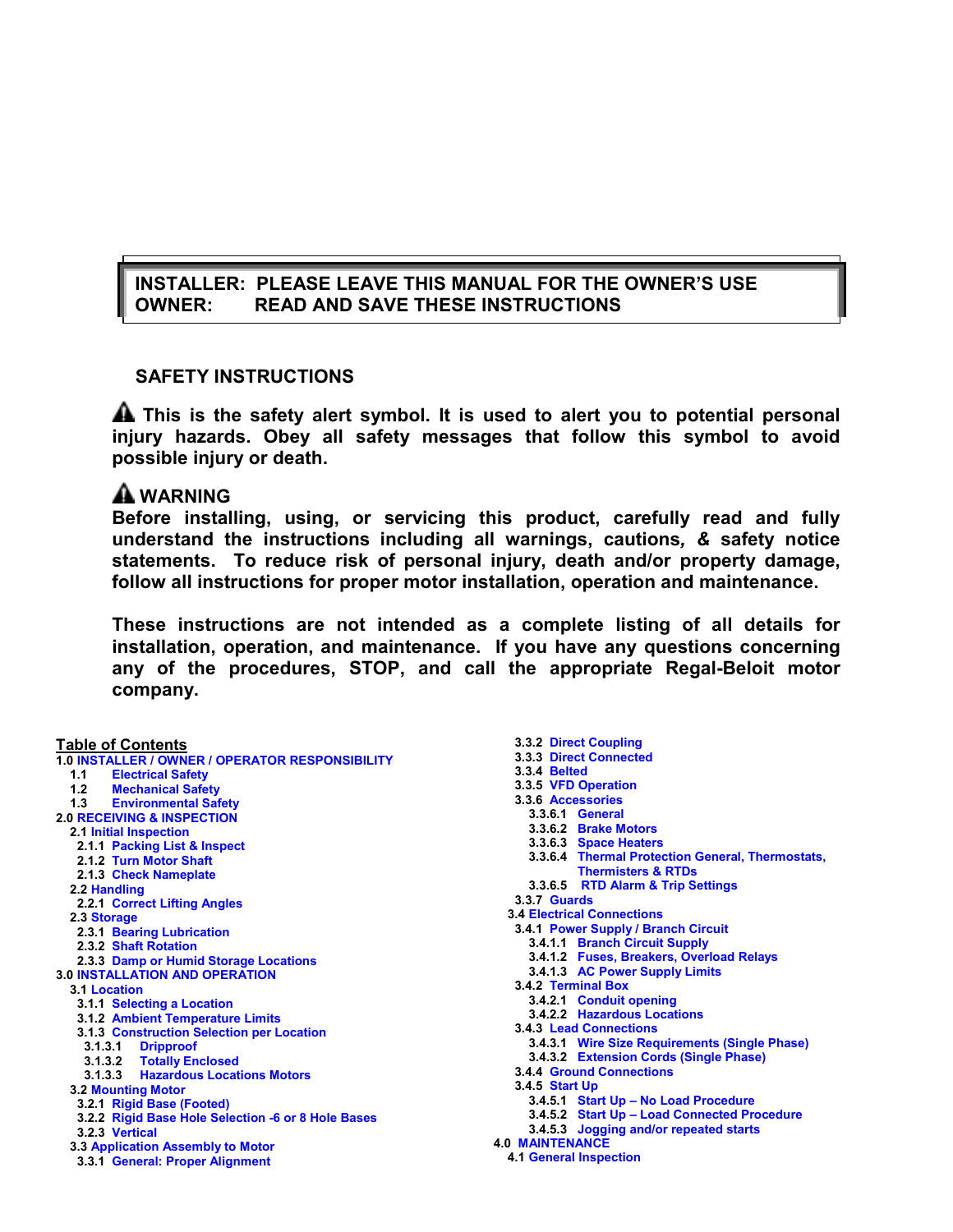\_\_\_\_\_\_\_\_\_\_\_\_\_\_\_\_\_\_\_\_\_\_\_\_\_\_\_\_\_\_\_\_\_\_\_\_\_\_\_\_\_\_\_\_\_\_\_\_\_\_\_\_\_\_\_\_\_\_\_\_\_\_\_\_\_\_\_\_\_\_\_\_\_\_\_\_\_\_\_\_\_\_\_\_\_\_\_\_\_\_\_\_\_\_\_\_\_\_\_\_\_\_\_\_\_\_\_\_\_\_\_\_\_\_\_\_\_\_\_\_\_ motor is suitable for use on Pulse Width Modulated (PWM) type VFD power. In addition, the nameplate must be marked with the inverter rating; for example, "2:1 CT", "2 to 1 Constant Torque", etc.

## 1.0 INSTALLER/OWNER/OPERATOR RESPONSIBILITY:

# 1.1 ELECTRICAL SAFETY

## **A WARNING: ELECTRICAL SHOCK HAZARD**

Electrical connections shall be made by a qualified electrical personnel in accordance with all applicable codes, ordinances and sound practices. Failure to follow these instructions could result in serious personal injury, death and/or property damage. Only qualified personnel who are familiar with the applicable National Code (USA = NEC) and local codes should install or repair electrical motors and their accessories.

#### **AL WARNING: ELECTRICAL LIVE CIRCUIT HAZARD**

Do not touch electrically live parts. Disconnect, lockout and tag input power supply before installing or servicing motor (includes accessory devices). Use a voltmeter to verify that power is off before contacting conductors.

# **A WARNING: ELECTRICAL GROUNDING HAZARD**

Failure to properly ground motors, per the National Electrical Code (NEC) Article 430 and local codes may cause serious injury or death to personnel. For general information on grounding refer to NEC Article 250. (Also see "Ground Connections section 3.4.4").

#### **AL WARNING: AUTOMATIC RESET PROTECTOR HAZARD**

Do not use automatic reset protectors if automatically restarting the motor will place personnel or equipment at risk. . Failure to follow this instruction could result in serious personal injury, death and/or property damage

## A WARNING: MANUAL RESET PROTECTOR HAZARD

If a tripped manual reset thermal protector is exposed to a temperature less than –7°C (20°F) it may reset and restart the motor automatically. If an application requires a motor with a manual reset thermal protector that will be operated at temperatures less than  $-7^{\circ}$ C (20 $^{\circ}$ F) contact the manufacturer to review the application / motor requirements. Failure to follow this instruction could result in serious personal injury, death and/or property damage

# 1.2 MECHANICAL SAFETY

#### A WARNING: LOOSE PARTS HAZARD

Before starting the motor, remove all unused shaft keys and loose rotating parts to prevent them from flying off. Failure to follow these instructions could result in serious personal injury, death and/or property damage.

#### **AL WARNING: ROTATING PARTS HAZARD**

Keep extremities, hair, jewelry and clothing away from moving parts. Failure to follow these instructions could result in serious personal injury, death and/or property damage.

# 1.3 ENVIRONMENTAL SAFETY

## **A** WARNING: HAZARDOUS LOCATIONS

- (1) The NEC and the local authority having jurisdiction must be consulted concerning the installation and suitability of motors for use in Hazardous Locations. The local authority having jurisdiction must make the final determination of what type of motor is required. The application and operation is beyond the control of the motor manufacturer.
- (2) Division 1 Hazardous Locations motors can only be modified or reworked by the manufacturer or a facility that is Listed under UL's category "Motors and Generators, Rebuilt for use in Hazardous Locations". Failure to follow these instructions could result in serious personal injury, death and/or property damage.
- (3) Do not use a Hazardous Locations motor with a Variable Frequency Drive (VFD) unless the motor nameplate specifically states that the

## 2.0 RECEIVING AND INSPECTION

#### 2.1 INITIAL INSPECTIONS

2.1.1 CHECK PACKING LIST AND INSPECT the packaging to make certain no damage has occurred in shipment. If there is visible damage to the packaging, unpack and inspect the motor immediately. Claims for any damage done in shipment must be made by the purchaser against the transportation company.

2.1.2 TURN MOTOR SHAFT by hand to be certain that it rotates freely. Note: Shaft seals and bearing seals may add drag.

2.1.3 CHECK NAMEPLATE for conformance with purchase order requirements and compliance with power supply and control equipment requirements.

# 2.2 HANDLING:

#### **A WARNING: FALLING OBJECT HAZARD**

Eyebolts or lifting lugs, where provided, are intended for lifting only the motor and accessories mounted by the motor manufacturer (unless specifically stated otherwise on the motor). Utilizing the motor lifting provision to lift other components such as pumps and gear boxes could result in serious personal injury, death and/or property damage.

# **A WARNING: FALLING OBJECT HAZARD**

Before using the lifting provision, check the eyebolts and/or other lifting means to assure they are not bent or damaged and are completely threaded, seated & secured to the motor. Equipment to lift motor must have adequate lifting capacity. While lifting the motor DO NOT stand under or in the vicinity of the motor. Failure to follow these instructions could result in serious personal injury, death and/or property damage.

#### 2.2.1 LIFTING ANGLE LIMITATIONS



2.3 STORAGE: Motors, not put into service immediately, must be stored indoors in a clean, dry location. Avoid locations with large temperature swings that will result in condensation. Motors must be covered to eliminate airborne dust and dirt. If the storage location exhibits high vibration, place isolation pads under motor to minimize damage to motor bearings.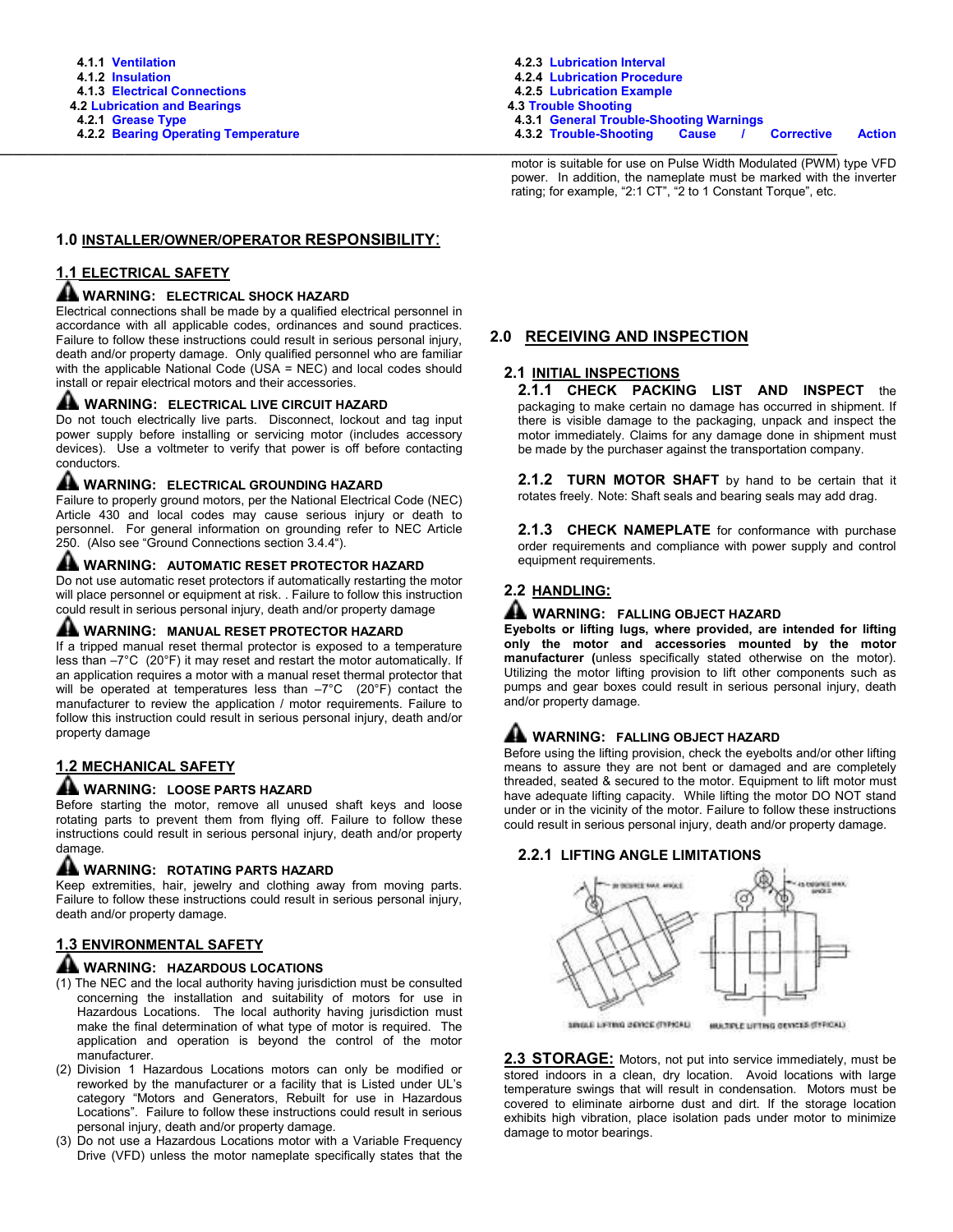2.3.1 BEARING LUBRICATION: Bearings are grease packed at the factory; relubrication upon receipt of motor or while in storage is not necessary. If stored more than one year, add grease per lubrication instructions (Table 4-4) before start-up.

2.3.2 SHAFT ROTATION: It is recommended that the motor shaft be rotated 5 to 10 rotations every three months to distribute the grease in the bearings. This will reduce the chance for corrosion to form on the bearing rolling elements and raceways. Note: Shaft seals and bearing seals may add drag.

2.3.3 DAMP OR HUMID STORAGE LOCATIONS: Treat unpainted flanges, shafts, and fittings with a rust inhibitor. Apply appropriate power to the motor's space heaters (if so equipped)

# 3.0 INSTALLATION AND OPERATION

**AL WARNING:** Only qualified personnel who are familiar with the appropriate national code, local codes and sound practices should install or repair electrical motors and their accessories. Installation should conform to the appropriate national code as well as local codes and sound practices. Failure to follow these instructions could result in serious personal injury, death and/or property damage.

#### A WARNING: ELECTRICAL LIVE CIRCUIT HAZARD

Do not touch electrically live parts. Disconnect, Lockout and Tag input power supply before installing or servicing motor (includes accessory devices). Use a voltmeter to verify that power is off before contacting conductors.

# 3.1 LOCATION

3.1.1 SELECTING A LOCATION: Consideration should be given to environment and ventilation. Motors should be installed in an area that is protected from direct sunlight, corrosives, harmful gases or liquids, dust, metallic particles, and vibration. A motor with the proper enclosure for the expected operating condition should be selected. Provide accessible clearance for cleaning, repair, service, and inspections (See section 3.1.3 for construction clearances). The location should be considered for possible future motor removal / handling. The free flow of air around the motor should not be obstructed.

3.1.2 AMBIENT TEMPERATURE LIMITS: The ambient temperatures of the air inlet to the motor should not exceed 40°C (104°F) or be less than -30°C (-22°F) unless the motor nameplate specifically states an ambient temperature outside of these limits. The ambient inside an enclosure built around the motor shall not exceed the nameplate ambient. For ambient temperatures outside of these limits consult the motor manufacturer.

## A CAUTION: INSULATION DEGRADATION WARNING

Insulation at high temperatures ages at an accelerated rate. Each 10°C increase in temperature reduces the insulation life by one half.

A WARNING: HAZARDOUS LOCATIONS AMBIENT LIMIT: Division 1 Hazardous Locations motors shall NOT be operated below –25°C (-13°F) ambient. (Low temperatures reduce the component mechanical properties.)

#### 3.1.3 CONSTRUCTION SELECTION per LOCATION:

3.1.3.1 DRIPPROOF (OPEN) MOTORS are intended for use indoors where the atmosphere is relatively clean, dry, and non-corrosive. Recommended a minimum clearance of ½ the shaft height between vent openings and the nearest obstruction.

3.1.3.2 TOTALLY ENCLOSED MOTORS are suitable for indoor or outdoor standard service applications.

TEAO or AOM (Totally Enclosed Air Over) motors must be mounted in the air stream. When the motor nameplate states a minimum airflow the motor must be mounted in an air stream meeting this minimum value.

TEFC (Totally Enclosed Fan Cooled) motors must meet a minimum distance of ½ the shaft height between the fan guard grill openings and the nearest obstruction.

3.1.3.3 HAZARDOUS LOCATIONS MOTORS: Hazardous Locations motors are intended for installations in accordance with NEC Article 500. For all installations involving Hazardous Locations motors, consult the applicable national codes, local codes, and the authority having jurisdiction.

Division 1 Installations - includes Class I & II: Use only motors that are UL Listed and CSA Certified or UL Listed and UL Certified for Canada. These motors bear a separate nameplate that includes the UL Listing Mark and CSA Certification Mark or includes the UL Listing Mark and the UL Mark for Canada. This plate also bears the phrase: " Electric motor for Hazardous Locations" and is marked with the Class, Group and Operating Temperature Code.

Division 2 Installations - Class I only: Use only motors that are CSA Certified and bear the CSA Certification Mark. These motors include a phrase on the main motor nameplate that indicates the motor is CSA Certified for Class I, Division 2 / Zone 2 locations.

Division 2 Installation - Class II only: Use only Class II motors as described above under "Division I Installations".

#### **A WARNING: EXPLOSION HAZARD**

A motor should never be placed in an area with a hazardous process or where flammable gases or combustible materials may be present unless it is specifically designed and nameplated for this type of service. Hazardous Locations motors are intended for installations in accordance with NEC Article 500. For all installations involving Hazardous Locations motors, consult the NEC, local codes, and the authority having jurisdiction. Failure to follow these instructions could result in serious personal injury, death and/or property damage. (For other limitations see section 1.3)

#### 3.2 MOUNTING MOTOR:

3.2.1 RIGID BASE (FOOTED): The motor must be securely installed to a rigid foundation or a mounting surface to minimize vibration and maintain alignment between the motor shaft and the load's shaft. The mounting surfaces of the four mounting pads must be flat within 0.01 inches for 210 frame & smaller; 0.015 inches for 250 frame & larger. [IEC 0.25 mm for 130 frame & smaller, 0.38 mm for 160 frame & larger]. This may be accomplished by shims under the motor feet. For special isolation mounting, contact manufacturer for assistance

#### 3.2.2 RIGID BASE HOLE SELECTION -6 OR 8 HOLES



Location 1 and 3 holes for short frames: (NEMA) 182, 213, 254, 284, 324, 364, 404, 444, 447 (IEC) 112S, 132S, 160M, 160M, 200M, 2259, 2509, 2809 Location 2 holes are for F1. F2 Conversions (if provided) Location 1 and 4 holes for long frames: (NEMA) 184, 215, 256, 286, 326, 365, 405, 445, 449 (IEC) 112M, 132M, 160L, 180L, 200L, 225M, 250M, 280M

#### 3.2.3 VERTICAL MOUNTING:

CAUTION: ENCLOSURE PROTECTION CAUTION: Most Dripproof rigid base (footed) motors do NOT meet "Dripproof" requirements when mounted vertically. If the motor is located in unprotected environments, the addition of a drip cover may be available. Drip covers not available for cast iron rigid base motors.

#### **A WARNING: FALLING OBJECT HAZARD**

The lifting provision on standard horizontal footed motors is not designed for lifting the motor in a vertical shaft up or shaft down position. (see 2.2.1 lifting angles). Lifting method / provisions for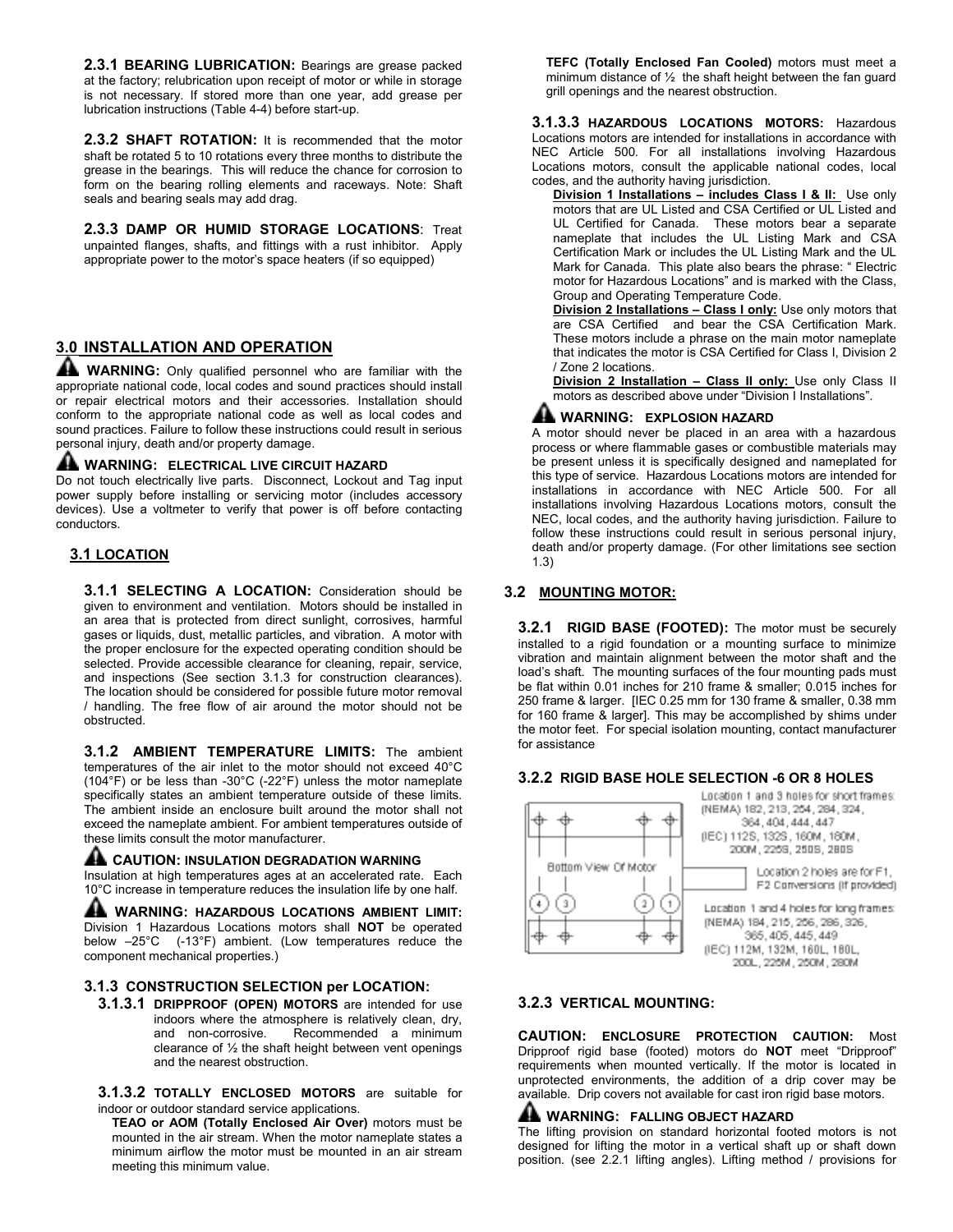mounting a rigid base (footed) motor vertically is the responsibility of the installer.

VERTICAL SHAFT DOWN: Most standard horizontal motors thru 449 Fr. (excluding brake motors) can be mounted in a vertical shaft down orientation. For vertical brake motors see section 3.3.6.2.

#### VERTICAL SHAFT UP:

**AL WARNING: HAZARDOUS LOCATIONS VERTICAL** MOUNT: Hazardous locations motors must NOT be mounted vertically shaft up without approval by the motor manufacturer. Without proper retaining provisions the rotor may move axially and contact components, creating a spark hazard.

Belted or Radial Load when mounted vertically: The following frame sizes / constructions with applied (axial) down loads within the limit stated are acceptable when mounted vertical shaft up.

Table 3-1 Belted or Radial Load Applications (All speeds)

| Frame<br><b>Size</b> | <b>Enclosure</b>                | rapie o-i Beneu or Itaurai Loau Applications (Air speeus)<br><b>Construction</b> | <b>Shaft Up</b><br>OK                | Max<br><b>Applied</b><br>Down<br>Load <sup>3</sup> |
|----------------------|---------------------------------|----------------------------------------------------------------------------------|--------------------------------------|----------------------------------------------------|
| 56                   | TEFC &<br>ODP                   | <b>Steel</b>                                                                     | Yes                                  | $25$ lbs                                           |
| 140                  | <b>TEFC</b>                     | Steel & Cast<br>Iron                                                             | Yes                                  | 25 lbs                                             |
|                      | <b>ODP</b>                      | <b>Steel</b>                                                                     | $\overline{Y}$ es                    | 25 lbs                                             |
| 180                  | <b>TEFC</b>                     | All                                                                              | Yes                                  | 35 lbs                                             |
|                      | <b>ODP</b>                      | Steel                                                                            | Yes                                  | 35 lbs                                             |
| 210                  | <b>TEFC</b>                     | All                                                                              | Yes                                  | 40 lbs                                             |
|                      | <b>ODP</b>                      | <b>Steel</b>                                                                     | Yes                                  | 40 lbs                                             |
|                      | <b>TEFC</b>                     | All                                                                              | Yes                                  | 40 lbs                                             |
| 250                  |                                 | Steel                                                                            | Yes                                  | 40 lbs                                             |
|                      | <b>ODP</b>                      | Cast Iron                                                                        | No <sup>2</sup>                      | N/A                                                |
|                      | 320 TTFC<br>models              | Cast Iron                                                                        | Eng <sup>1</sup>                     | N/A                                                |
| 280-320              | All Other<br><b>TEFC</b>        | Cast Iron &<br>Aluminum                                                          | Yes                                  | 30 lbs                                             |
|                      | <b>ODP</b>                      | Cast Iron                                                                        | No <sup>2</sup>                      | N/A                                                |
|                      | TEFC &<br><b>ODP</b>            | <b>Steel</b>                                                                     | <b>Build Up</b><br>Only <sup>4</sup> | N/A                                                |
| 360 &                | <b>TEFC</b>                     | Cast Iron                                                                        | <b>Build Up</b><br>Only              | N/A                                                |
| Up                   | <b>ODP</b>                      | Cast Iron                                                                        | No <sup>2</sup>                      | N/A                                                |
|                      | <b>TEFC &amp;</b><br><b>ODP</b> | <b>Steel</b>                                                                     | <b>Build Up</b><br>Only <sup>4</sup> | N/A                                                |

Notes:

- 1 For TEFC model numbers beginning with 324TTFC or 326TTFC consult the motor manufacturer to determine if a build up motor is required.
- 2 The max applied down load is any applied load external to the motor, including such things as sheave weight, fan loads, axial belt force, pump load, etc. If the application is direct drive with no applied radial load, consult the motor manufacturer.
- 3 "Build-up only", refers to motors that are specifically ordered and built for shaft up applications. It does not imply that all buildup motors are suitable for shaft up applications.

# 3.3 APPLICATION ASSEMBLY TO MOTOR:

#### AL CAUTION: EQUIPMENT DAMAGE:

Do not connect or couple motor to load until correct rotational direction is established.

3.3.1 GENERAL: PROPER ALIGNMENT of the motor and driven equipment minimizes vibration levels, maximizes bearing life, and extends the overall life of the machinery. Consult the drive or equipment manufacturer for more information.

#### A CAUTION: BEARING FAILURE

During assembly do NOT force components onto the shaft. Striking or hammering the component may result in bearing damage.

3.3.2 DIRECT COUPLING: Use flexible couplings if possible. For applications that apply radial, axial or moment loading on the motor shaft see section 3.3.3.

# A CAUTION: BEARING FAILURE

Unless approved by the motor manufacturer do NOT direct couple a vertical shaft up or roller bearing motor. Direct coupling a vertical shaft up motor or a motor with a roller bearing may result in bearing damage.

3.3.3 DIRECT CONNECTED: Radial loading for direct connected equipment (gears, fans etc.) must be approved by the motor manufacturer unless within the maximum overhung load limits (Table 3-2). Combined loading (axial, radial and/or moments) must be approved by motor manufacturer. For belted loads see section 3.3.4.

| Table 3-2 Maximum Radial Load (lbf) @ Middle of the Shaft |  |  |  |  |
|-----------------------------------------------------------|--|--|--|--|
| <b>Extension Length</b>                                   |  |  |  |  |

| <b>Frame</b> | <br><b>Motor Rated RPM</b> |      |      |      |  |  |  |  |
|--------------|----------------------------|------|------|------|--|--|--|--|
| Number       | 3600                       | 1800 | 1200 | 900  |  |  |  |  |
| 143T         | 106                        | 166  | 193  | 210  |  |  |  |  |
| 145T         | 109                        | 170  | 199  | 218  |  |  |  |  |
| 182T         | 187                        | 230  | 261  | 287  |  |  |  |  |
| 184T         | 193                        | 237  | 273  | 301  |  |  |  |  |
| 213T         | 319                        | 317  | 470  | 510  |  |  |  |  |
| 215T         | 327                        | 320  | 480  | 533  |  |  |  |  |
| 254T         | 500                        | 631  | 729  | 793  |  |  |  |  |
| 256T         | 510                        | 631  | 736  | 820  |  |  |  |  |
| 284T         | -                          | 866  | 990  | 1100 |  |  |  |  |
| 286T         |                            | 871  | 1005 | 1107 |  |  |  |  |
| 324T         |                            | 950  | 1100 | 1215 |  |  |  |  |
| 326T         |                            | 950  | 1113 | 1230 |  |  |  |  |
| 364T         |                            | 1078 | 1365 | 1515 |  |  |  |  |
| 365T         |                            | 1078 | 1380 | 1540 |  |  |  |  |
| 404T         |                            | 1388 | 1590 | 1762 |  |  |  |  |
| 405T         |                            | 1400 | 1610 | 1780 |  |  |  |  |
| 444T         |                            | 1580 | 1795 | 2005 |  |  |  |  |
| 445T         |                            | 1520 | 1795 | 1985 |  |  |  |  |
| 447T         |                            | 1455 | 1765 | 1985 |  |  |  |  |
| 449T         |                            | 1640 | 1885 | 2130 |  |  |  |  |

Values based on 26,280 hrs B-10 Life

For "End of Shaft" Load multiply value by 0.88

To convert from lbf to N multiply value by 4.4482.

#### 3.3.4 BELTED:

The goal of any belted system is to efficiently transmit the required torque while minimizing the loads on the bearings and shafts of the motor and driven equipment. This can be accomplished by following four basic guidelines:

- 1. Use the largest practical sheave diameter.
- 2. Use the fewest number of belts possible.
- 3. Keep sheaves as close as possible to support bearings.
- Tension the belts to the lowest tension that will still transmit the required torque without slipping. It is normal for V-belts to squeal initially when line starting a motor

#### 3.3.4.1 Sheave Diameter Guidelines:

In general, smaller sheaves produce greater shaft stress and shaft deflection due to increased belt tension. See Table 3-3 for recommended minimum sheave diameters. Using larger sheaves increases the contact with belts which reduces the number of belts required. It also increases the belt speed, resulting in higher system efficiencies. When selecting sheaves, do not exceed the manufacturer's recommended maximum belt speed, typically 6,500 feet per minute for cast iron sheaves. Determine belt speed by the following formula: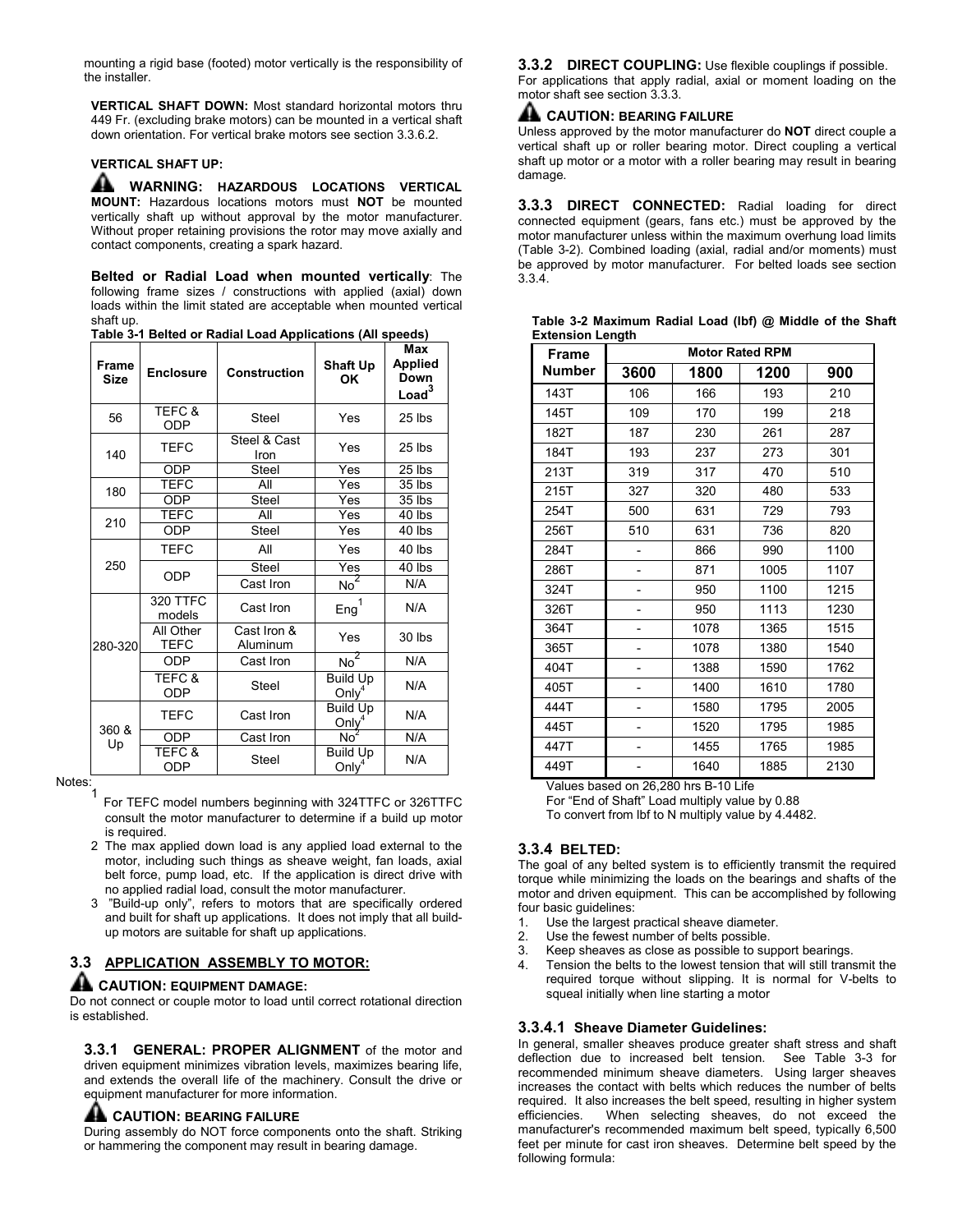Figure 1



#### 3.3.4.2 Number of Belts

In general, use the fewest number of belts that will transmit the required torque without slipping. See Table 3-3 for recommended maximum number of belts. Each belt adds to the tension in the system, which increases load on the shafts and bearings. Belts are most efficient when operated at or near their rated horsepower. If the sheaves have more grooves than the number of belts required, use the grooves closest to the motor.

#### 3.3.4.3 Sheave Location

Install sheaves as close to the housing as possible to increase the bearing life of the motor and driven equipment



# 3.3.4.4 Belt Tension

## **A** CAUTION: Equipment Failure Caution

Belt tensioning by feel is NOT acceptable. Tensioning by "feel" can be very misleading, and can damage motor and equipment. It is normal for V-belts to squeal initially when line starting a motor.

In general, belt tensions should be kept as loose as possible while still transmitting the required torque without slipping. Belt tensions must be measured with a belt tension gage. These inexpensive gages may be obtained through belt manufacturers, or distributors.

Proper belt tension is determined by measuring the force required to deflect the center of the belt a given distance. The proper deflection (in inches) is determined by dividing the belt span in inches by 64. Calculate the proper deflection and then see Table 3-3 for the required "Deflected Force" to achieve that deflection.

After tensioning the belt, rotate the sheaves for several rotations or operate the system for a few minutes to seat belts into the grooves, then re-tension the belts. New belts will stretch during use, and should be retensioned after the first eight hours of use.

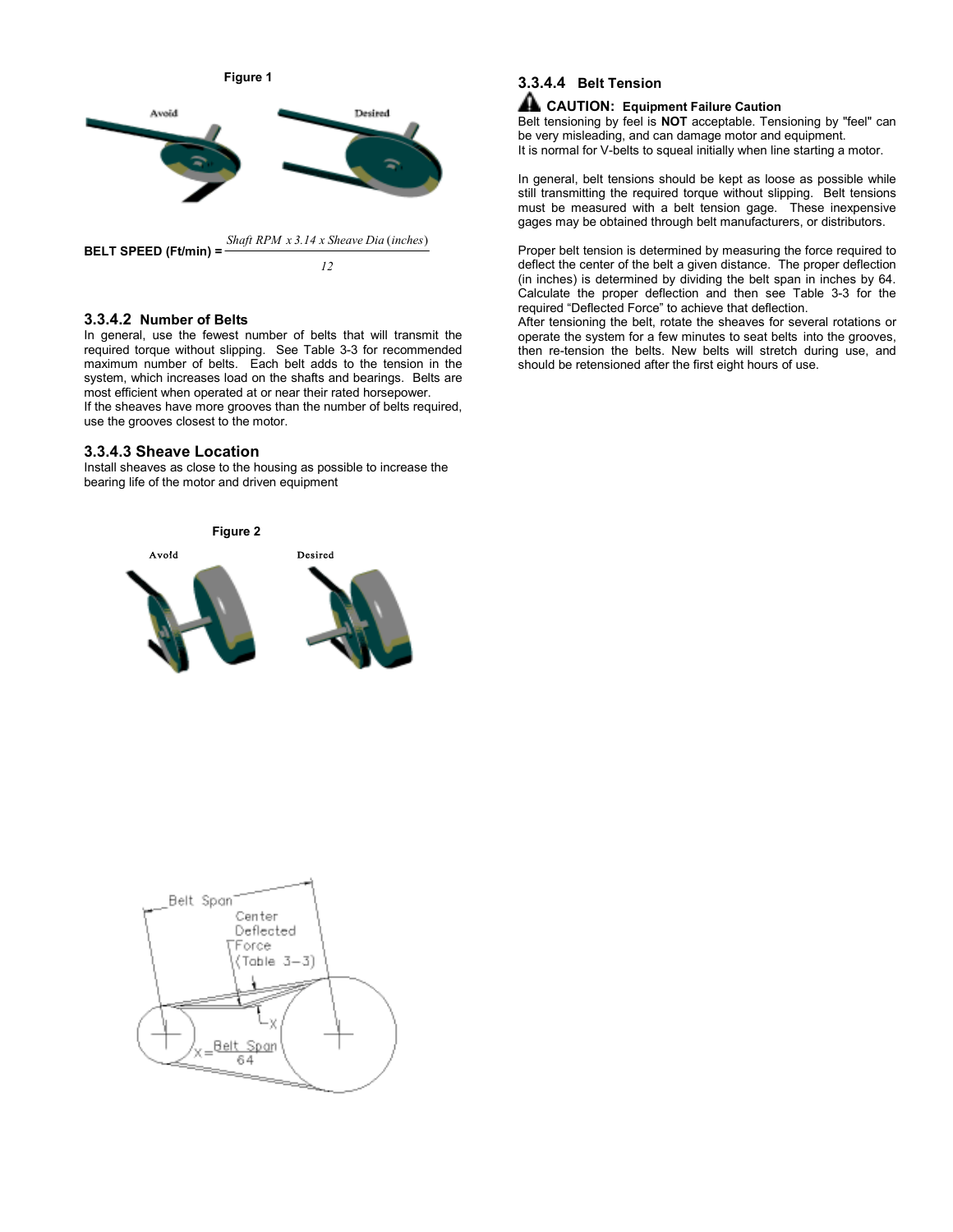| Table          | $3 - 3$                   | Recommended         | <b>Minimum</b>                 | <b>Sheave</b>                       |                           | Diameters,          | <b>Belt</b><br>Type,           | <b>Number</b>                       | оf                        | <b>Belts</b><br>and       | <b>Deflected</b>               | <b>Force</b>                        |
|----------------|---------------------------|---------------------|--------------------------------|-------------------------------------|---------------------------|---------------------|--------------------------------|-------------------------------------|---------------------------|---------------------------|--------------------------------|-------------------------------------|
|                |                           |                     | 1200 rpm                       |                                     |                           |                     | 1800 rpm                       |                                     |                           |                           | 3600 rpm                       |                                     |
| Motor Hp       | Min<br>Sheave<br>Dia (in) | <b>Belt</b><br>Type | Max<br>#<br>of<br><b>Belts</b> | Avg.<br>Deflected<br>Force<br>(lbs) | Min<br>Sheave<br>Dia (in) | <b>Belt</b><br>Type | Max<br>#<br>of<br><b>Belts</b> | Avg.<br>Deflected<br>Force<br>(Ibs) | Min<br>Sheave<br>Dia (in) | <b>Belt</b><br>Type       | Max<br>#<br>of<br><b>Belts</b> | Avg.<br>Deflected<br>Force<br>(lbs) |
| 0.75           | ò                         | $\frac{2}{3}$       | $\overline{A}$                 | $\overline{\phantom{a}}$            | c<br>c                    | $\frac{2}{3}$       | $\overline{A}$                 | ה ה                                 | ò                         | $\frac{2}{\sqrt{2}}$      | 4                              | $\sim$                              |
|                | 2.4                       | 3VX                 | 1                              | 4.0                                 | 2.2                       | 3VX                 | 1                              | 3.1                                 | 2.2                       | 3VX                       |                                | 1.6                                 |
| 1.5            | 2.4                       | 3VX                 | $\overline{2}$                 | 3.1                                 | 2.4                       | 3VX                 | $\overline{2}$                 | 2.1                                 | 2.2                       | 3VX                       | 1                              | 2.5                                 |
| $\overline{2}$ | 2.4                       | 3VX                 | 3                              | 2.8                                 | 2.4                       | 3VX                 | 2                              | 2.9                                 | 2.4                       | 3VX                       | 1                              | 2.7                                 |
| 3              | 3.0                       | 3VX                 | $\overline{2}$                 | 3.3                                 | 2.4                       | 3VX                 | 3                              | 2.9                                 | 2.4                       | 3VX                       | $\overline{2}$                 | 2.3                                 |
| 5              | 3.0                       | 3VX                 | 3                              | 4.0                                 | 3.0                       | 3VX                 | 3                              | 3.7                                 | 2.4                       | 3VX                       | 3                              | 2.5                                 |
| 7.5            | 3.8                       | 3VX                 | 4                              | 4.7                                 | 3.0                       | 3VX                 | 4                              | 4.1                                 | 3.0                       | 3VX                       | $\overline{c}$                 | 4.2                                 |
| 10             | 4.4                       | 3VX                 | 4                              | 5.4                                 | 3.8                       | 3VX                 | $\overline{4}$                 | 4.3                                 | 3.0                       | 3VX                       | 3                              | 3.8                                 |
| 15             | 4.4                       | 3VX                 | 5                              | 5.4                                 | 4.4                       | 3VX                 | 4                              | 5.4                                 | 3.8                       | 3VX                       | 3                              | 4.4                                 |
| 20             | 5.2                       | 3VX                 | 6                              | 6.0                                 | 4.4                       | 3VX                 | 6                              | 4.8                                 | 4.4                       | 3VX                       | 3                              | 5.0                                 |
| 25             | 6.0                       | 3VX                 | $\overline{7}$                 | 5.6                                 | 4.4                       | 3VX                 | 7                              | 5.2                                 | 4.4                       | 3VX                       | 4                              | 4.7                                 |
| 30             | 6 R                       | 3VX                 | $\overline{7}$                 | 59                                  | 52                        | 3VX                 | $\overline{7}$                 | 53                                  |                           |                           |                                |                                     |
| 40             | 6.8                       | 5VX                 | 4                              | 11.6                                | 6.0                       | 3VX                 | $\overline{7}$                 | 6.0                                 |                           |                           |                                |                                     |
| 50             | 8.2                       | 5VX                 | 4                              | 14.6                                | 6.8                       | 3VX                 | 8                              | 5.9                                 |                           |                           |                                |                                     |
| 60             | 8.2                       | 5VX                 | 5                              | 14.1                                | 7.4                       | 5VX                 | $\overline{4}$                 | 13.3                                |                           |                           |                                |                                     |
| 75             | 10.0                      | 5VX                 | 5                              | 14.5                                | 8.6                       | 5VX                 | 4                              | 14.3                                |                           |                           |                                |                                     |
| 100            | 10.0                      | 5VX                 | 6                              | 16.0                                | 8.6                       | 5VX                 | 6                              | 13                                  |                           | <b>Contact Motor</b>      |                                |                                     |
| 125            | 12.0                      | 5V                  | $\overline{7}$                 | 14.1                                | 10.5                      | 5V                  | 6                              | 13.1                                |                           |                           |                                |                                     |
| 150            | 13.2                      | 5V                  | $\overline{7}$                 | 15.4                                | 10.5                      | 5V                  | $\overline{7}$                 | 13.4                                |                           | <b>Manufacturer</b>       |                                |                                     |
| 200            | 15.0                      | 5V                  | 8                              | 16.0                                | 13.2                      | 5V                  | 8                              | 13.1                                |                           | when Belting              |                                |                                     |
| 250            | 15.0                      | 8V                  | 6                              | 27.6                                | 14.0                      | 5V                  | 9                              | 13.8                                |                           |                           |                                |                                     |
| 300            | 16.0                      | 8V                  | $\overline{7}$                 | 27.1                                | 14.0                      | 5V/8V               | 11/7                           | 23.4                                |                           | 3600 rpm Motors           |                                |                                     |
| 350            | 16.5                      | 8V                  | $\overline{7}$                 | 30.3                                | 14.5                      | 5V/8V               | 12/7                           | 26.0                                |                           |                           |                                |                                     |
| 400            | 17.5                      | 8V                  | 8                              | 29.1                                | 15.0                      | 5V/8V               | 13/8                           | 25.7                                |                           | <b>Greater than 25 HP</b> |                                |                                     |
| 450            | 18                        | 8V                  | 8                              | 31.6                                | 16.0                      | 5V/8V               | 14/9                           | 25.2                                |                           |                           |                                |                                     |
| 500            | 18.5                      | 8V                  | 9                              | 30.7                                | 16.5                      | 5V/8V               | 15/9                           | 26.9                                |                           |                           |                                |                                     |
| 600            |                           |                     |                                |                                     | 17.5                      | 8V                  | 11                             | 26.3                                |                           |                           |                                |                                     |
| 700            |                           |                     |                                |                                     | 19.0                      | 8V                  | 12                             | 27.3                                |                           |                           |                                |                                     |
| 800            |                           |                     |                                |                                     | 20.0                      | 8V                  | 13                             | 28.2                                |                           |                           |                                |                                     |

Notes:

1. Horsepower is the nameplate motor horsepower, and RPM is the motor (driver) speed.<br>2. Minimum sheave diameters are from NFMA standards where applicable

Minimum sheave diameters are from NEMA standards where applicable.

3. For variable speed applications or values outside these recommendations, consult motor manufacturer.

4. Selections are based on a 1.4 service factor, 5 to 1 speed ratio and various Power Transmission Manufacturers' catalogs.<br>5. These selections are for Narrow V-belt sections only. Consult manufacturer for details on conve

These selections are for Narrow V-belt sections only. Consult manufacturer for details on conventional V-belt sections (A, B, C, D and E), or other belt types.

6. "Average Deflected Force is per section 3.3.4.4 of this document and is the force required to deflect the center of a belt 1/64 of the belt span distance. Tolerance on this force is  $\pm 1$  lbf for forces  $\leq 10$  lbs, and  $\pm 2$  lbs for forces >10 lbs as measured utilizing a belt tension gage.

\_\_\_\_\_\_\_\_\_\_\_\_\_\_\_\_\_\_\_\_\_\_\_\_\_\_\_\_\_\_\_\_\_\_\_\_\_\_\_\_\_\_\_\_\_\_\_\_\_\_\_\_\_\_\_\_\_\_\_\_\_\_\_\_\_\_\_\_\_\_\_\_\_\_\_\_\_\_\_\_\_\_\_\_\_\_\_\_\_\_\_\_\_\_\_\_\_\_\_\_\_\_\_\_\_\_\_\_\_\_\_\_\_\_\_\_\_\_\_\_\_

7. When more than one belt is required the belts must be a matched set (matched for length).

8. If possible, the lower side of the belt should be the driving side to increase the length of wrap on the sheave).

9. For belted loads do not exceed 125% of 60 Hz operating RPM.

# 3.3.5 VFD (Variable Frequency Drives) OPERATION:

**A WARNING: VFD Motors with Reset Thermal Protectors** UL Recognition, UL Listing, or CSA certification does not apply to motors that are equipped with a manual or automatic reset thermal protector when the motor is operated on VFD power.

#### **AL WARNING: Power Factor Correction Capacitors:**

Power factor correction capacitors should never be installed between the drive and the motor.

#### AL CAUTION: VFD / Motor Setup:

It is the responsibility of the startup personnel during set up of the VFD / motor system to properly tune the drive to the motor for the specific application per the VFD user manual. The correct voltage boost and volts per hertz settings are application dependent and unique to each motor design. Failure to connect over temperature devices (when provided) will void the warranty.

#### 3.3.5.1 Overspeed Capability:

Belted loads: Do not exceed 125% of 60 Hz operating RPM. Table 3-4 Maximum Safe Continuous Speed (RPM) For Coupled and Direct Connected Loads

| <b>NEMA / [IEC]</b><br><b>Frame Size</b> | 2-Pole | 4, 6, or 8<br>Pole |
|------------------------------------------|--------|--------------------|
| $[80-110]$<br>56-180                     | 7200 * | 5400 *             |
| 210-250<br>$[130-160]$                   | 5400 * | 4200*              |
| 280<br>[180]                             | 5400 * | 3600               |
| 320<br>[200]                             | 4500 * | 3600               |
| 360<br>[225]                             | 4500 * | 2700               |
| [250-280]<br>400-440                     | 3600   | 2700               |
| I>2801<br>>440                           | 3600   | 1800               |

\* = Fan cooled motors (Totally Enclosed & Hazardous Locations Motors) are limited to a maximum safe continuous speed of 4000 RPM For higher speeds or shortened duty cycle contact motor manufacturer

3.3.5.2 Cable Lengths: For optimum insulation life, limit VFD to motor cable lengths of general purpose motors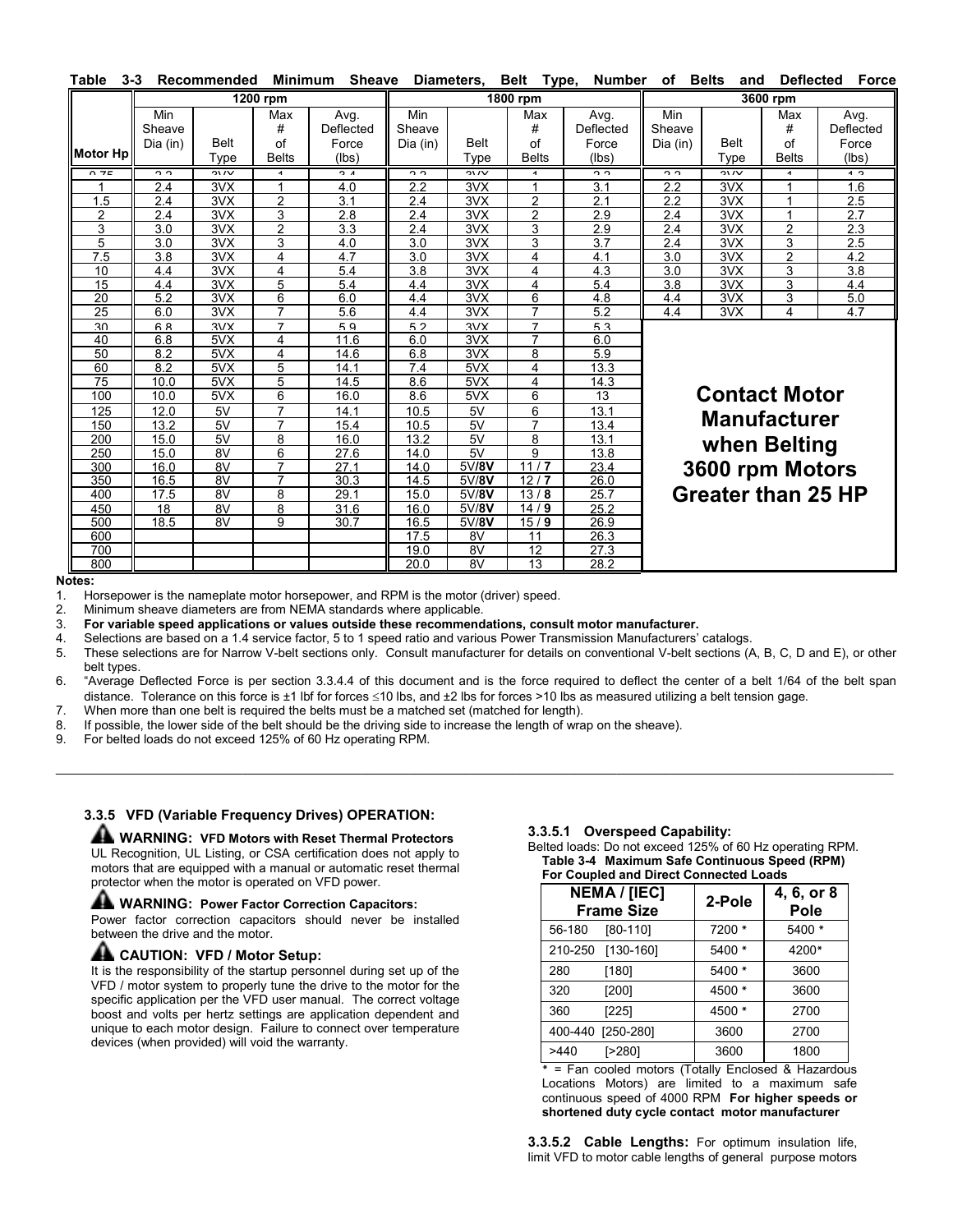to Table 3-5 values. Definite purpose VFD motors may accommodate longer cable lengths. For additional accommodate longer cable lengths. information contact motor manufacturer.

Table 3-5 Max Cable Lengths General Purpose Motors These values are based on 3 kHz carrier frequency. Add suitable VFD output-side filters when exceeding the listed values.

| <b>Frame Size</b>  | <b>230V</b>         | 460 V     | 575 V            |
|--------------------|---------------------|-----------|------------------|
| <b>NEMA 56-320</b> | 600 ft.             | $125$ ft. | 40 ft.           |
| NEMA 360-5011      | 1000 ft.            | 225 ft.   | 60 ft.           |
| IEC 80-200         | $180 \text{ m}$ .   | 40 m.     | $12 \text{ m}$ . |
| IEC 225-280.       | $300 \; \text{m}$ . | 70 m.     | $18m$ .          |

**3.3.5.3 VFD Grounding:** Equipment grounding conductors may be run in the same conduit as the AC motor power leads. This wire must be used as the equipment ground for the motor and not as the fourth current carrying wire of a "WYE" motor circuit. The grounded metal conduit carrying the output power conductors can provide EMI shielding, but the conduit does not provide an adequate ground for the motor; a separate grounding conductor must be used. Grounding the motor neutral (WYE) of a VFD powered motor may result in a VFD ground fault trip. Improper grounding of an inverter fed motor may result in frame voltages in excess of 500 Volts. Refer to Grounding section 3.4.4

#### 3.3.5.4 VFD – Single Phase:

#### CAUTION: SINGLE PHASE MOTOR FAILURE:

Single Phase motors are **NOT** suitable for use on VFD power. Connecting a Single Phase Motor to a VFD voids the warranty.

#### 3.3.5.5 Stray Voltage on Accessory Leads:

VFD's will couple stray (common-mode) voltage to motormounted RTDs, thermistors, thermostats and space heaters. The leads of these elements must be properly insulated and control input circuits must be designed to withstand this common-mode voltage.

#### 3.3.6 ACCESSORIES / PROVISIONS:

**3.3.6.1 General:** Carefully read and understand the accessory manufacturer's instructions, supplied with motor. Contact the manufacturer for additional information.

# 3.3.6.2 Brake Motors:

#### AL CAUTION: Vertical Motor Premature Brake Failure

Motors with brakes that are designed for vertical applications are equipped with springs to support the brake pressure plate. Mounting a horizontal brake motor vertically shaft up or down may require a pressure plate spring modification. Failure to modify the brake for the vertical application may result in premature brake failure. If in question, consult brake literature or brake manufacturer.

Brake Solenoid Wiring: Do NOT connect the brake solenoid to the output of a VFD. The brake solenoids must be wired to 50/60 Hz line power

#### 3.3.6.3 Space Heaters:

Motors provided with space heaters have two leads that are brought into the conduit box or into an auxiliary box. These leads are marked "H1", "H2" ("H3", "H4" if a second space heater is supplied). See the space heater nameplate on motor for heater rating.

# **A** WARNING: DIVISION 2 EXPLOSION HAZARD

The space heater temperature rating when used in Class I, Division 2 motors shall NOT exceed 80% of the auto ignition temperature of the hazardous gas or vapor. See the space heater nameplate on motor for heater Temperature Code and heater rating. Failure to follow this instruction could result in serious personal injury, death and/or property damage

#### 3.3.6.4 Thermal Protection:

General Information: When thermal protection is provided, one of the following will be stamped on the nameplate:<br>1. "THERMALLY PROTECTED" This motor

- "THERMALLY PROTECTED" This motor has built in thermal protection. Thermal protectors open the motor circuit electrically when the motor overheats or is overloaded. The protector cannot be reset until the motor cools. If the protector is automatic, it will reset itself. If the protector is manual, disconnect motor from power supply. After protector cools (five minutes or more) press the reset button and reapply power to the motor. In some cases a motor is marked "Auto" and the connection diagram on the motor will identify T'Stat leads – see "2 " below. (See warnings on Manual and Automatic reset protectors - section 1.1)
- 2. "WITH OVERHEAT PROTECTIVE DEVICE": This motor is provided with an overheat protective device that does not directly open the motor circuit. Motors nameplated with this phrase have either thermostats, thermisters or RTD's. The leads to these devices are routed into the motor conduit box or into an auxiliary box. The lead markings are defined on the nameplate (normally "P1", "P2") . The circuit controlled by the overheat protection device must be limited to a maximum of 600 volts and 360 volt-amps. See connection decal provided inside the terminal box cover. Failure to connect these over temperature devices (when provided) will void the warranty.

## A WARNING: EXPLOSION HAZARD

For Hazardous Locations motors provided with thermostats UL and the NEC require connection of thermostat leads into the control portion of a manual reset start circuit. Failure to follow this instruction could result in serious personal injury, death and/or property damage

Resistance Temperature Detectors (RTD): When winding and/or bearing RTDs are provided the RTD lead markings are defined on the nameplate. (Normally "R1", "R2", "R3" etc.)

#### 3.3.6.5 RTD Alarm & Trip Settings:

Tables 3-6 & 3-7 are suggested initial RTD alarm and trip settings. For motors found to operate significantly below these values the settings may be reduced accordingly.

|                   |  | Table 3-6 Winding RTD - Temperature Limit (°C) |  |
|-------------------|--|------------------------------------------------|--|
| 40 °C Max Ambient |  |                                                |  |

| <b>Motor Load</b> | <b>Class B Temp</b><br>$Rise \leq 80^{\circ}C$ |      |       | <b>Class F Temp</b><br>$Rise \leq 105^{\circ}C$ |
|-------------------|------------------------------------------------|------|-------|-------------------------------------------------|
|                   | Alarm                                          | Trip | Alarm | <b>Trip</b>                                     |
| Up to 1.0 SF      | 130                                            | 140  | 155   | 165                                             |
| $>1.0$ to 1.15 SF | 140                                            | 150  | 160   | 165                                             |

|                   |  | Table 3-7 Bearing RTD - Temperature Limit (°C) |  |
|-------------------|--|------------------------------------------------|--|
| 40 °C Max Ambient |  |                                                |  |

| <b>Ambient</b>                                    | Alarm | Trip |
|---------------------------------------------------|-------|------|
| Up to $40^{\circ}$ C                              | 95    | 100  |
| $>40^{\circ}$ C                                   | 110   | 115  |
| Bearings that are<br>Heat Stabilized to<br>150 °C | 130   | 135  |

# 3.3.7 GUARDS:

## **A** WARNING: ROTATING PARTS HAZARD

When devices are assembled to the motor shaft, be sure to install protective devices such as belt guards, chain guards, and shaft covers. These devices must protect against accidental contact with extremities, hair, and clothing. Consider the application and provide guarding to protect personnel. Remove all unused shaft keys and loose rotating parts to prevent them from flying off and causing bodily injury. Failure to follow this warning could result in serious personal injury, death and/or property damage.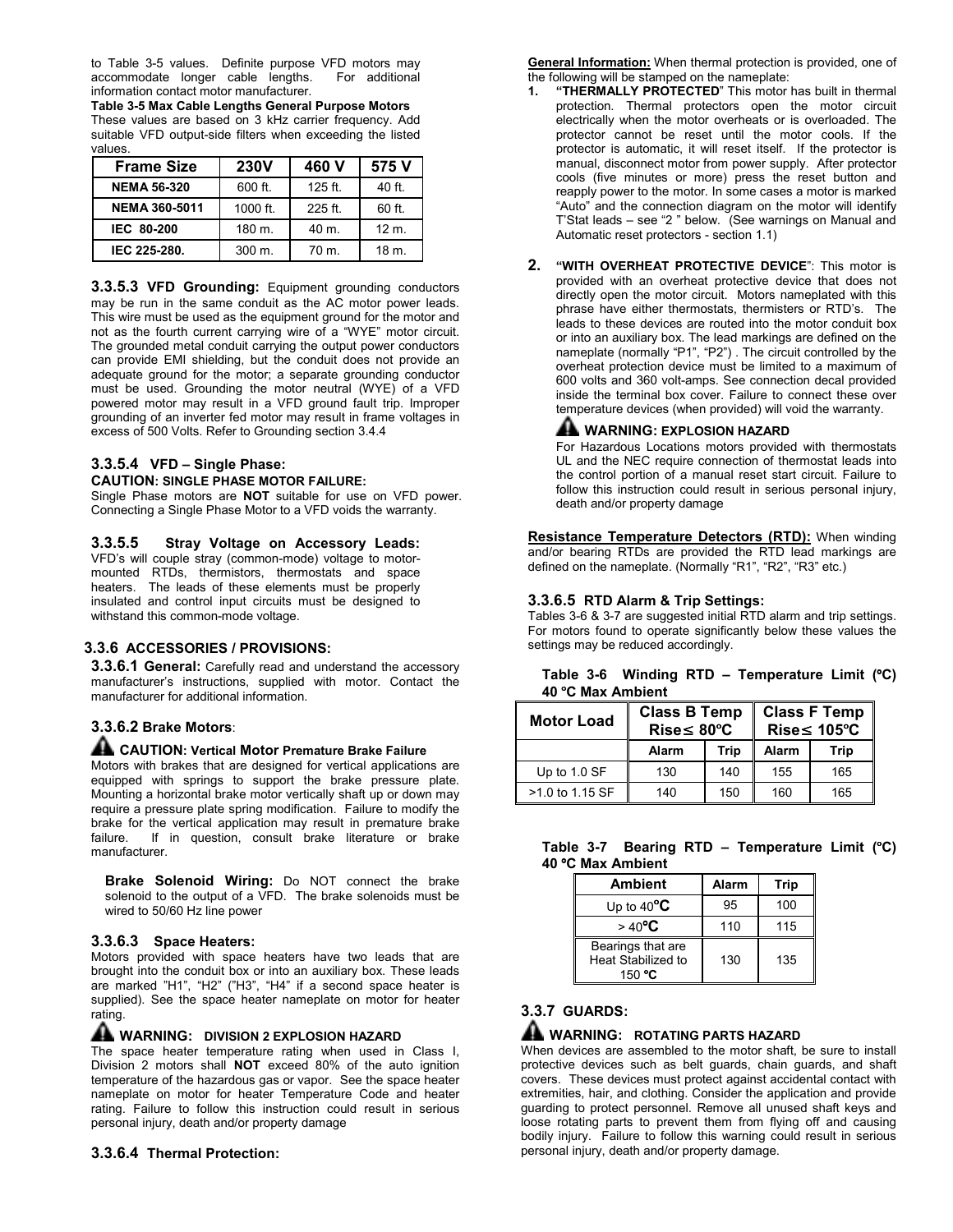# 3.4 ELECTRICAL CONNECTIONS:

#### **AL WARNING: ELECTRICAL HAZARDS**

Before proceeding read Section 1-1 on Electrical Safety. Failure to follow the instructions in Section 1-1 could result in serious personal injury, death and/or property damage

#### 3.4.1 POWER SUPPLY / BRANCH CIRCUIT

# **A** WARNING: POWER SUPPLY INCOMPATIBILITY HAZARD

Check power supply to make certain that voltage, frequency and current carrying capacity are in accordance with the motor nameplate. Failure to match motor nameplate values could result in serious personal injury, death and/or property damage

#### A WARNING: BRANCH CIRCUIT SUPPLY HAZARD

Motor and control wiring, fusing, overload protection, disconnects, accessories and grounding must always conform to the applicable electrical codes as well as local codes and sound practices.

**3.4.1.1 Branch Circuit Supply** to a motor should include a disconnect switch, short circuit current fuse or breaker protection, motor starter (controller) and correctly sized thermal elements or overload relay protection.

#### 3.4.1.2 Fuses, Breakers, Overload Relays

Short Circuit Current Fuses or Breakers are for the protection of the branch circuit. Starter or motor controller overload relays are for the protection of the motor. Each of these should be properly sized and installed per the applicable electrical codes as well as local codes and practices.

#### A WARNING: PROTECTIVE DEVICE DISABLED HAZARD

DO NOT bypass or disable protective devices. Protection removal could result in serious personal injury, death and/or property damage

#### 3.4.1.3 AC Power Supply Limits

Motors are designed to operate within the following limits at the motor terminals:

1- AC power is within +/- 10 % of rated voltage with rated frequency applied. (Verify with nameplate ratings) OR

2- AC power is within +/- 5% of rated frequency with rated voltage OR

3- A combined variation in voltage and frequency of +/- 10% (sum of absolute values) of rated values, provided the frequency variation does not exceed +/-5% of rated frequency.

- 4- For 3 phase motors the line to line full load voltage must be balanced within 1%.
- 5- If the motor is rated 208-230V, the voltage deviations must be calculated from 230V.

#### CAUTION: Reduced Motor Performance

Operation outside of these limits will degrade motor performance and increase operating temperature.

#### 3.4.2 TERMINAL BOX:

#### 3.4.2.1 Conduit Opening: For ease of connections,

motors are typically provided with large terminal boxes. Most motors have conduit access in 90 degree increments, the terminal box conduit opening is typically provided via knockouts, holes with covers, or the terminal box is rotate-able. Fabricated conduit boxes may have a removable plate for the installer to provide correctly sized hole(s).

#### 3.4.2.2 Hazardous Locations Motors:

#### **AL WARNING: EXPLOSION HAZARDS**

(1) Terminal Boxes mounted to motor with a pipe nipple: If a pipe nipple mounted terminal box is removed or rotated it must be reassembled with a minimum of five full threads of engagement.

(2) Component Removal: Do not set a terminal box component on its machined surfaces. Prior to component reassembly wipe clean all machined surfaces.

(3) Machined Surface Gap (Hazardous Locations Terminal Boxes): The gap between mating surfaces with the machined terminal box MUST BE LESS THAN 0.002 inches. This gap must be checked with a feeler gage along the entire perimeter. If there is visible damage to the mating surfaces, or if the gap between these surfaces exceeds 0.002 inches, DO NOT complete the installation<br>and contact the motor manufacturer. Failure to follow these and contact the motor manufacturer. instructions could result in serious personal injury, death and/or property damage

#### 3.4.3 LEAD CONNECTIONS

Electrical connections to be made per nameplate connection diagram or separate connection plate. In making connections follow the applicable electrical code as well as local codes and practices.

#### **AL WARNING: ELECTRICAL CONNECTION HAZARD**

Failure to correctly connect the motor leads and grounding conductor can result in injury or death. Motor lead connections can short and cause damage or injury if not well secured and insulated.

#### 3.4.3.1 Wire Size (Single Phase) Requirements

The minimum wire size for Single Phase, 115 & 230 Volt Circuits must meet table 3-8 for a given distance between motor and either Fuse or Meter Box.

#### Table 3-8 Minimum Wire Gage Size Single Phase 115 & 230 Volt Circuits

| Distance (Feet) - Motor to Fuse or Meter Box |     |         |     |         |     |         |         |     |
|----------------------------------------------|-----|---------|-----|---------|-----|---------|---------|-----|
| <b>Motor</b>                                 |     | 100 Ft. |     | 200 Ft. |     | 300 Ft. | 500 Ft. |     |
| HP                                           | 115 | 230     | 115 | 230     | 115 | 230     | 115     | 230 |
| 1/4                                          | 14  | 14      | 10  | 12      | 8   | 10      | 6       | 8   |
| 1/3                                          | 12  | 14      | 10  | 12      | 6   | 10      | 4       | 8   |
| 1/2                                          | 10  | 12      | 8   | 10      | 6   | 8       | 4       | 6   |
| 3/4                                          | 10  | 12      | 6   | 10      | 4   | 8       | 2       | 6   |
| 1                                            | 8   | 10      | 6   | 8       | 4   | 6       |         | 4   |
| 11/2                                         | 4   | 10      | 0   | 8       |     | 6       |         | 4   |
| $\mathbf{2}$                                 |     | 8       |     | 6       |     | 4       |         | 2   |
| 3                                            |     | 8       |     | 6       |     | 4       |         | 2   |
| 5                                            |     | 6       |     | 4       |     | 2       |         | O   |

#### 3.4.3.2 Extension Cords (Single Phase Motors):

Where an extension cord(s) is utilized to provide power to the motor the extension cord(s) must be…(1) the proper gauge size per table 3-8, (2) in good working condition (3) properly grounded.

# 3.4.4 GROUND CONNECTION(S):

# **A WARNING: ELECTRICAL GROUNDING HAZARD**

For general information on grounding (USA) refer to NEC Article 250. Improper grounding of an inverter fed motor may result in frame voltages in excess of 500 Volts. In making the ground connection, the installer must make certain that a good electrical connection is obtained between motor and grounding lead. Failure to properly ground motors, per the applicable national code (such as NEC Article 430) and local codes may cause serious injury or death to personnel.

Primary "Internal" Ground: A grounding conductor must be connected to the grounding terminal provided in the terminal housing. This grounding terminal is either a ground screw, ground lug, or a tapped hole to be used with a separately provided ground screw. The internal grounding feature is accessible inside the terminal housing and must be used as the primary grounding connection.

Secondary "External" Ground: Some motors are provided with a supplemental grounding terminal located on the external surface of the motor frame or feet. This external terminal is for supplemental bonding connections where local codes permit or require such connection

# 3.4.5 START UP:

# **WARNING: ELECTRICAL SHOCK HAZARD:**

Be certain that all connections are secure and the conduit box cover is fastened in place before electrical power is connected. Failure to follow these instructions could result in serious personal injury, death, and/or property damage.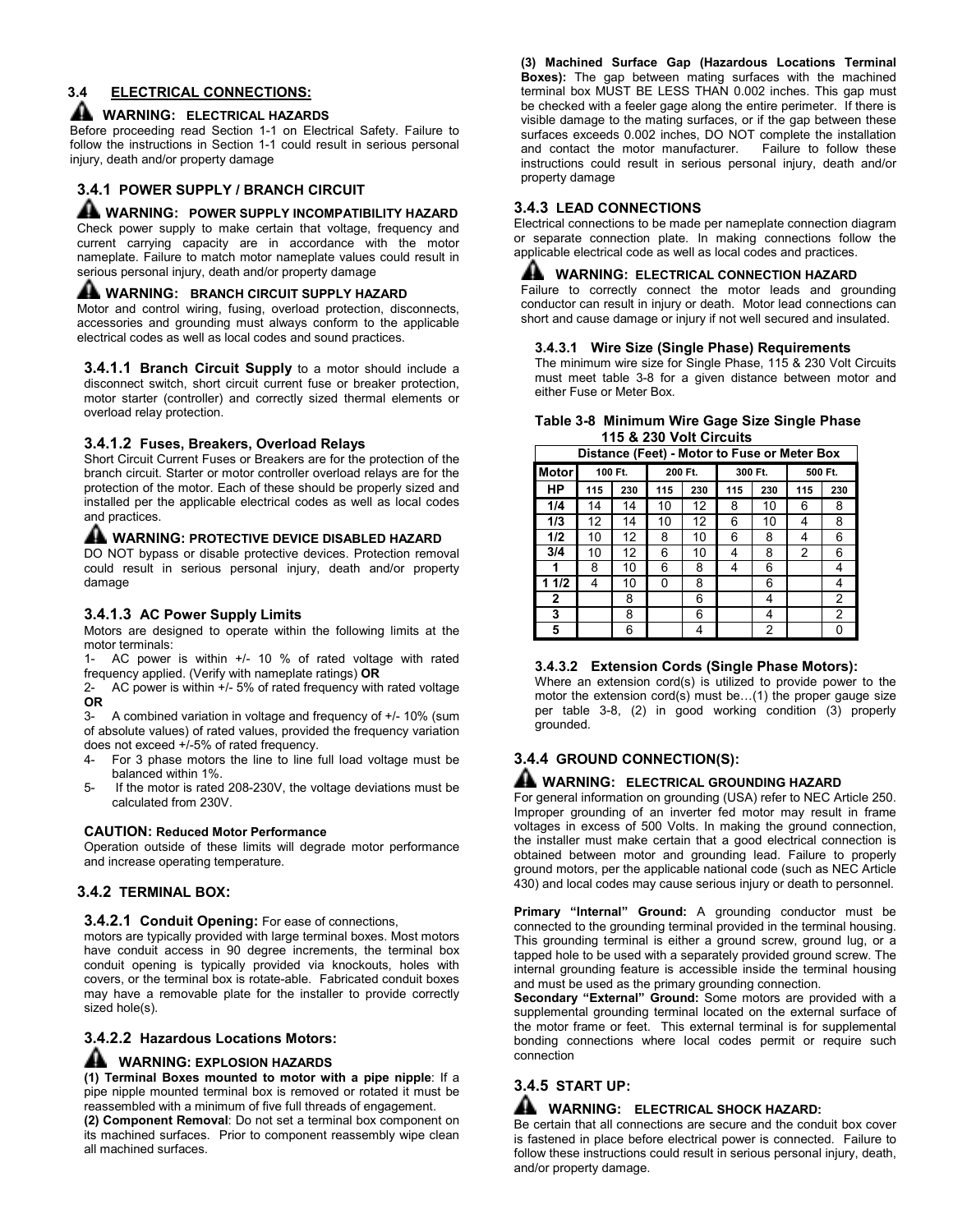# A WARNING: LOOSE & ROTATING PARTS HAZARD

Before proceeding read Section 1-2 on Mechanical Safety. Failure to follow the instructions in Section 1-2 could result in serious personal injury, death and/or property damage

#### A WARNING: EXCESSIVE SURFACE TEMPERATURE **HAZARD**

Motors with the temperature code stated on the nameplate are designed to operate within this limit. Improper application or operation can cause the maximum surface temperature to be exceeded. A motor operated in a Hazardous Location that exceeds this surface temperature limit increases the potential of igniting hazardous materials. Therefore, motor selection, installation, operation, and maintenance must be carefully considered to ensure against the following conditions: (1) Motor load exceeds service factor value, (2) Ambient temperature above nameplate value, (3) Voltages outside of limits (3.4.1.3), (4) Loss of proper ventilation, (5) VFD operation exceeding motor nameplate rating, (6) Altitude above 3300 feet / 1000 meters, (7) Severe duty cycles, (8) Repeated starts, (9) Motor stall, (10) Motor reversing, and (10) Single phase operation. Failure to follow these instructions could result in serious personal injury, death and/or property damage.

# **AL CAUTION: HOT SURFACE**

Normal motor surface temperatures may exceed 90 ° C (194° F). Touching the motor frame may cause discomfort or injury. Surface temperatures should only be measured with suitable instruments and not estimated by hand touch.

#### 3.4.5.1 Start Up - No Load Procedure

- 1. Check Instructions: Before startup carefully read and fully understand these instructions including all warnings, cautions, and safety notice statements.
- 2. Motor out of storage after more than three months: Check winding insulation integrity with a Megger. If winding resistance to ground is less than 1.5 Meg-ohms consult the local authorized service shop before energizing the motor.
- 3. Check Installation: Mechanical Check tightness of all bolts and nuts. Manually rotate the motor shaft to ensure motor shaft rotates freely. Note: Shaft & bearing seals will add drag. Electrical - Inspect all electrical connections for proper terminations, clearance, mechanical tightness and electrical continuity. Be sure to verify connections are made per the nameplate connection diagram or separate connection plate. Replace all panels and covers that were removed during
- installation before energizing the motor. 4. Energize Motor: Check Rotation

If practical check motor rotation before coupling to the load. Unlock the electrical system. Momentarily provide power to motor to verify direction of rotation. If opposite rotation is required, lock out power before reconnecting motor. If motor has a rotational arrow only operate the motor in the rotation identified. Reapply power to ensure proper operation.

5. Record No Load Amps, Watts & Voltage: Recommend - To establish a baseline value check and record the no load amps, watts, and voltage.

#### 3.4.5.2 Start Up – Load Connected Procedure

- 1. Check Instructions: Before startup carefully read and fully understand these instructions including all warnings, cautions, & safety notice statements.
- 2. Coupling Installation: Check that the connected equipment is properly aligned and not binding. Check that all guards and protective devices are properly installed.
- 3. Energize Motor: When all personnel are clear of the machine, apply power and verify that the load is not transmitting excessive vibration back to the motor though the shaft or the foundation. Verify that motor amps are within nameplate rating. For repeated starts see 3.4.5.3. The equipment can now be fully loaded and operated within specified limits as stated on the nameplate.

Do not start more than twice in succession under full load. Repeated starts and/or jogs of induction motors can cause overheating and immediate failure. Contact the motor manufacturer if it is necessary to repeatedly start or jog the motor.

# 4.0 MAINTENANCE:

#### **AL WARNING: Hazardous Locations Motor Repair HAZARD:**

Division 1 Hazardous Locations motors can only be modified or repaired by the manufacturer or a facility that is Listed under UL's category "Motors and Generators, Rebuilt for use in Hazardous Locations". Failure to follow these instructions could result in serious personal injury, death and/or property damage.

#### **AL WARNING: ELECTRICAL SHOCK HAZARD**

Electrical connections are to be made by qualified electrical personnel in accordance with all applicable codes, ordinances and sound practices. Failure to follow these instructions could result in serious personal injury, death and/or property damage. Only qualified personnel who are familiar with the applicable national codes, local codes and sound practices should install or repair electric motors and their accessories.

#### **AL WARNING: ELECTRICAL LIVE CIRCUIT HAZARD**

Do not touch electrically live parts. Disconnect, lockout and tag input power supply before installing or servicing motor (includes accessory devices).

#### 4.1 GENERAL INSPECTION

Inspect the motor approximately every 500 hours of operation or every three months, whichever occurs first. Keep the motor clean and the ventilation and fin openings clear. The following steps should be performed at each inspection:

4.1.1 VENTILATION: Check that the ventilation openings and/or exterior of the motor is free of dirt, oil, grease, water, etc, which can accumulate and block motor ventilation. If the motor is not properly ventilated, overheating can occur and cause early motor failure.

4.1.2 INSULATION: Use a "Megger" periodically to ensure that the integrity of the winding insulation has been maintained. Record the Megger readings. If winding resistance to ground is less than 1.5 Meg-ohms consult the local authorized service shop before reenergizing the motor.

4.1.3 ELECTRICAL CONNECTIONS: Check all electrical connectors to be sure that they are tight.

#### 4.2 LUBRICATION & BEARINGS:

The lubricating ability of grease (over time) depends primarily on the type of grease, the size of the bearing, the speed at which the bearing operates and the severity of the operating conditions. Longer bearing life can be obtained if the listed recommendations are followed:

NOTE: If lubrication instructions are provided on the motor nameplate, the nameplate instructions will supersede these instructions. Motors marked "Permanently Lubricated" do not require additional service.

# A CAUTION: BEARING / MOTOR DAMAGE WARNING

Lubricant should be added at a steady moderate pressure. If added under heavy pressure bearing shield(s) may collapse. Over greasing bearings greatly increases bearing friction and can cause premature bearing and/or motor failure.

#### 4.2.1 GREASE TYPE (unless nameplate states otherwise):

Nameplate Ambient Temperature between -30°C (-22°F) to 65°C (150°F) inclusive: Recommended grease for standard service conditions is Mobil Polyrex ® EM. Equivalent and compatible greases include: Texaco Polystar RB, Rykon Premium #2, Pennzoil Pen 2 Lube, Chevron SRI & Mobil SHC 100.

Nameplate Ambient Temperature below -30°C (-22°F): Special low temperature grease is recommended, such as Aeroshell 7 or Beacon 325 for ball bearings and Mobil SHC 100 for roller bearings.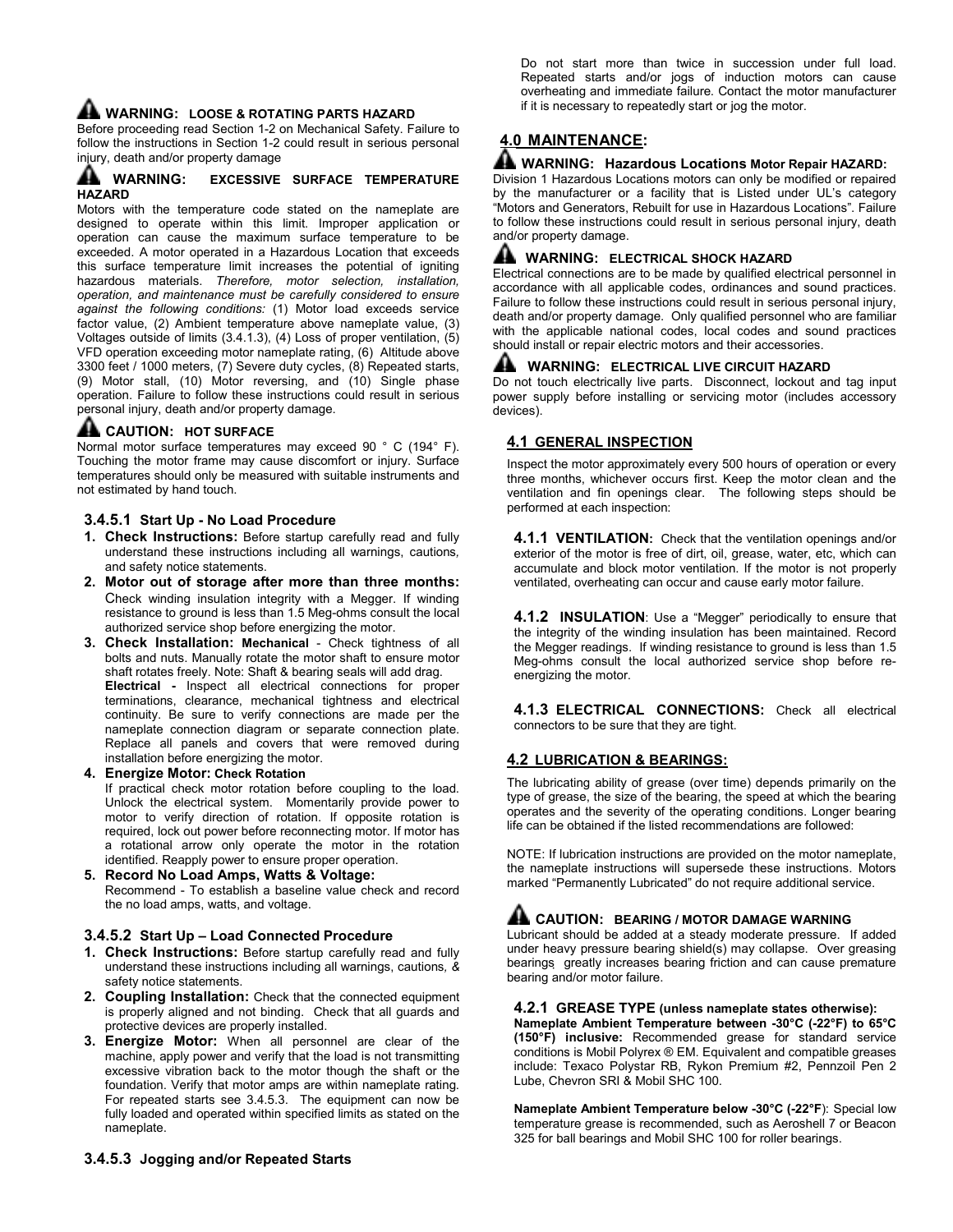Nameplate Ambient Temperature above 65°C (150°F): Dow Corning DC44 or equivalent, a special high temperature grease is required. Note that Dow Corning DC44 grease does not mix with other grease types.

## 4.2.2 BEARING OPERATING TEMPERATURE:

#### A CAUTION: HOT SURFACE

The external surface temperature of the end shield (bracket) bearing hub may reach 100° C (212° F) during normal operation. Touching this surface may cause discomfort or injury. Surface temperatures should only be measured with suitable instruments and not estimated by hand touch.

### 4.2.3 LUBRICATION INTERVALS: (For motors with regreasing provisions)

Eq. 4.2 Lubrication Interval = [(Table 4-1) hrs] x [Interval Multiplier (Table 4-2)] x [Construction Multiplier (Table 4-3)]

\_\_\_\_\_\_\_\_\_\_\_\_\_\_\_\_\_\_\_\_\_\_\_\_\_\_\_\_\_\_\_\_\_\_\_\_\_\_\_\_\_\_\_\_\_\_\_\_\_\_\_\_\_\_\_\_\_\_\_\_\_\_\_\_\_\_\_\_\_\_\_\_\_\_\_\_\_\_\_\_\_\_\_\_\_\_\_\_\_\_\_\_\_\_\_\_\_\_\_\_\_\_\_\_\_\_\_\_\_\_\_\_\_\_\_\_\_\_\_\_\_

|  |  | Table 4-1 Lubrication Intervals (Hours) These values are based on average use. |
|--|--|--------------------------------------------------------------------------------|
|  |  |                                                                                |

|                                |           |          |          |           | Operating Speed – RPM (See Table 3.4 for Maximum Operating Speed) |            |  |
|--------------------------------|-----------|----------|----------|-----------|-------------------------------------------------------------------|------------|--|
| <b>NEMA / [IEC] Frame Size</b> | < 7200    | $5400$   | $4500$   | $3600$    | < 1800                                                            | < 1200     |  |
| 56-180<br>$[80-110]$           | 2500 Hrs. | 4000 Hrs | 5000 Hrs | 6000 Hrs. | 17000 Hrs.                                                        | 20000 Hrs. |  |
| 210-250<br>[130-160]           |           | 2500 Hrs | 4000 Hrs | 5000 Hrs. | 12000 Hrs.                                                        | 16000 Hrs. |  |
| 280<br>[180]                   |           | 2000 Hrs | 3000 Hrs | 4000 Hrs. | 10000 Hrs.                                                        | 14000 Hrs. |  |
| 320<br>[200]                   |           |          | 2000 Hrs | 3000 Hrs. | 9000 Hrs.                                                         | 12000 Hrs. |  |
| 360<br>[225]                   |           |          | 1500 Hrs | 2000 Hrs. | 8000 Hrs.                                                         | 10000 Hrs. |  |
| $400-440$ [250 - 280]          |           |          |          | 1500 Hrs. | 4000 Hrs.                                                         | 7000 Hrs.  |  |
| [>280]<br>>440                 |           |          |          | 1000 Hrs. | 3000 Hrs.                                                         | 5000 Hrs.  |  |

Seasonal Service: If motor remains idle for more than six months, Lubricate at the beginning of the season, then follow lubrication interval. Do not exceed maximum safe operating speed Table 3-4 without manufacturer's approval

# Table 4-2 Service Conditions

Use highest level Multiplier: Maximum Ambient Temperature and Contamination are independent factors

| <b>Severity of</b><br><b>Service</b> | <b>Maximum Ambient</b><br>Temperature       | <b>Atmospheric Contamination</b>                                      | <b>Multiplier</b> |
|--------------------------------------|---------------------------------------------|-----------------------------------------------------------------------|-------------------|
| Standard                             | Less than $40^{\circ}$ C $(104^{\circ}$ F)  | Clean, Slight Corrosion, indoors, less than 16 hrs per day            | 1.0               |
| Severe                               | Above 40° C $(104° \text{ F})$ to 50°       | Moderate dirt or Corrosion or outdoors or more than 16 hrs<br>per day | 0.5               |
| Extreme                              | Greater than 50° C or<br>Class H Insulation | Severe dirt or Abrasive dust or Corrosion                             | 0.2               |

\_\_\_\_\_\_\_\_\_\_\_\_\_\_\_\_\_\_\_\_\_\_\_\_\_\_\_\_\_\_\_\_\_\_\_\_\_\_\_\_\_\_\_\_\_\_\_\_\_\_\_\_\_\_\_\_\_\_\_\_\_\_\_\_\_\_\_\_\_\_\_\_\_\_\_\_\_\_\_\_\_\_\_\_\_\_\_\_\_\_\_\_\_\_\_\_\_\_\_\_\_\_\_\_\_\_\_\_\_\_\_\_\_\_\_\_\_\_\_\_

\_\_\_\_\_\_\_\_\_\_\_\_\_\_\_\_\_\_\_\_\_\_\_\_\_\_\_\_\_\_\_\_\_\_\_\_\_\_\_\_\_\_\_\_\_\_\_\_\_\_\_\_\_\_\_\_\_\_\_\_\_\_\_\_\_\_\_\_\_\_\_\_\_\_\_\_\_\_\_\_\_\_\_\_\_\_\_\_\_\_\_\_\_\_\_\_\_\_\_\_\_\_\_\_\_\_\_\_\_\_\_\_\_\_\_\_\_\_\_\_

#### Table 4-3 Construction Multiplier

| <b>Construction</b>               | <b>Multiplier</b> |
|-----------------------------------|-------------------|
| Angular Contact or Roller Bearing | 05                |
| <b>Vertical Motor</b>             | 05                |
| All others                        | 1 <sub>0</sub>    |

#### Table 4-4 Relubrication Amounts

| <b>Frame Size</b> |      |         | Volume   |      |  |
|-------------------|------|---------|----------|------|--|
| <b>NEMA</b>       | IEC  | Cu. In. | Fluid oz | ml   |  |
| 48-56             | 80   | 0.25    | 0.14     | 4.0  |  |
| 143-145           | 90   | 0.25    | 0.14     | 4.0  |  |
| 182-184           | 110  | 0.50    | 0.28     | 8.0  |  |
| 213-215           | 130  | 0.75    | 0.42     | 12.5 |  |
| 254-256           | 160  | 1.00    | 0.55     | 16.0 |  |
| 284-286           | 180  | 1.50    | 0.83     | 25.0 |  |
| 324-326           | 200  | 2.00    | 1.11     | 33.0 |  |
| 364-365           | 225  | 3.00    | 1.66     | 50.0 |  |
| 404-405           | 250  | 3.80    | 2.11     | 62.0 |  |
| 444-449           | 280  | 4.10    | 2.27     | 67.0 |  |
| >449              | >280 | 4.50    | 2.50     | 74.0 |  |

For regreasing while operating multiply volume by 125%.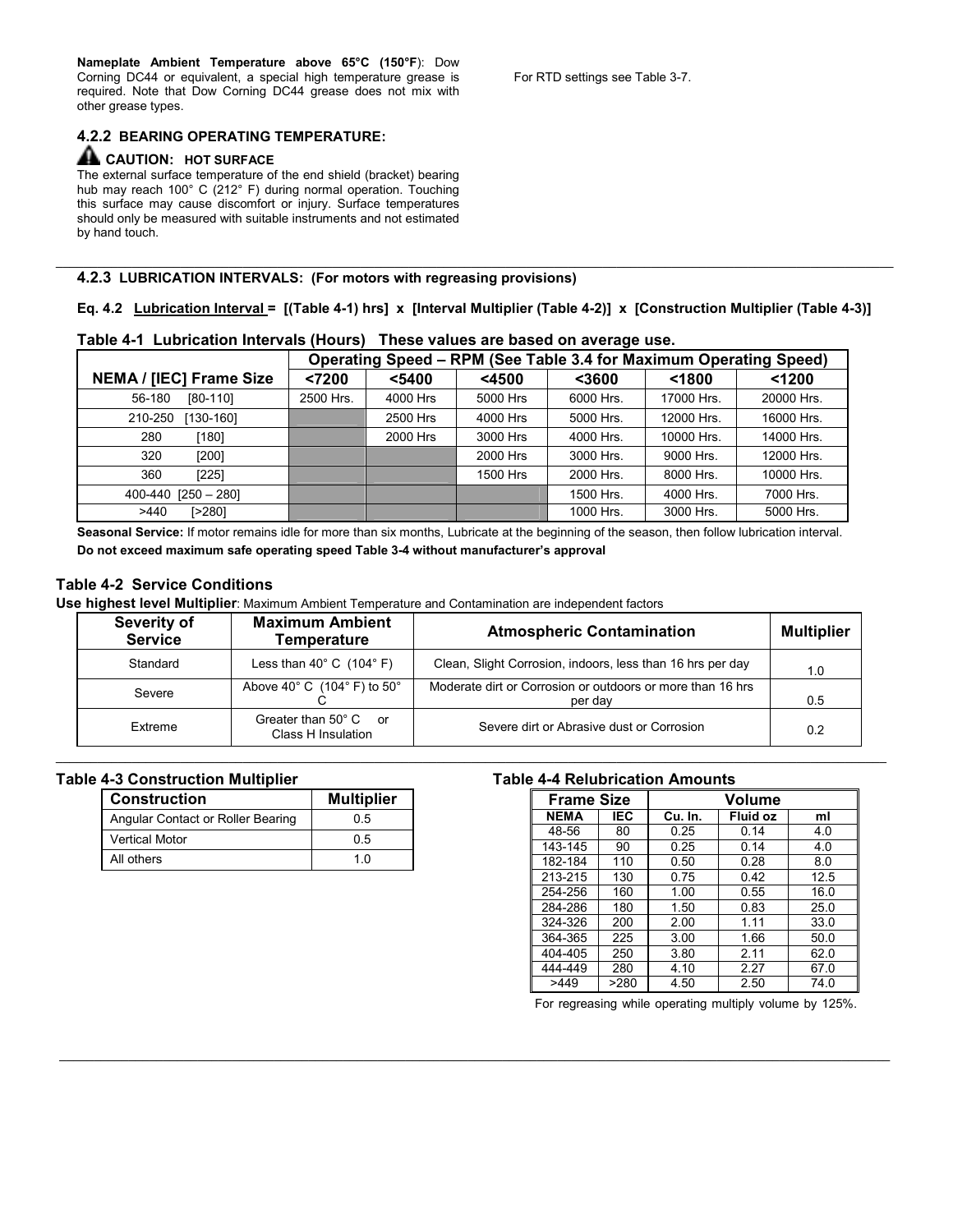#### 4.2.4 LUBRICATION PROCEDURE: (For Motors with Regreasing Provisions)

#### CAUTION: BEARING DAMAGE WARNING

Added grease must be compatible with the original equipment's grease. If a grease other than those stated in 4.2.1 is to be utilized contact the motor manufacturer. Nameplate information supersedes section 4.2.1 (GREASE TYPE). New grease must be free of dirt. Failure to follow these instructions and procedure below may result in bearing and/or motor damage.

For an extremely dirty environment, contact the motor manufacturer for additional information.

#### LUBRICATION PROCEDURE:

- 1. Clean the grease inlet plug or zerk fittings prior to regreasing.
- 2. (If present) Remove grease drain plug and clear outlet hole blockage.

#### CAUTION: GREASE DRAIN PLUGGED:

Old grease may completely block the drain opening and must be mechanically removed prior to regreasing. Forcing a blocked drain open by increased greasing pressure may collapse bearing shields and / or force excess grease through the bearings and into the motor.

- 3. Add grease per Table 4-4
- 4. Re-install grease inlet and drain plugs (if removed).

#### **AL WARNING: EXPLOSION HAZARD**

Do NOT energize a Hazardous Locations motor without all grease fittings properly installed.

#### 4.2.5 EXAMPLE: LUBRICATION

Assume - NEMA 286T (IEC 180), 1750 RPM Vertical motor driving an exhaust fan in an ambient temperature of 43° C and the atmosphere is moderately corrosive.

- 1. Table 4-1 list 10,000 hours for standard conditions.
- 2. Table 4-2 classifies severity of service as "Severe" with a multiplier of 0.5.
- 3. Table 4-3 lists a multiplier value of 0.5 for "Vertical"
- 4.  $(Eq. 4.2)$  Interval = 10,000 hrs x 0.5 x 0.5 = 2500 hrs

Table 4-4 shows that 1.5 in  $\stackrel{3}{\text{o}}$  of grease is to be added.

Relubricate every 2,500 hrs of service with 1.5 in of recommended grease.

# 4.3 TROUBLE-SHOOTING

## **A** WARNING: READ INSTRUCTIONS:

Before trouble-shooting a motor, carefully read and fully understand the warnings, cautions, & safety notice statements in this manual.

## A WARNING: Hazardous Locations Motor Repair:

Motors nameplated for use in Division 1 Hazardous Locations can only be disassembled, modified or repaired by the plant of manufacturer or a facility that is Listed under UL's category "Motors and Generators, Rebuilt for use in Hazardous Locations". Failure to follow these instructions could result in serious personal injury, death and/or property damage

#### CAUTION: DISASSEMBLY APPROVAL REQUIRED:

Motor disassembly must be performed by a party approved by the motor manufacturer. To disassemble the motor without approval voids the warranty.

- 4.3.1 GENERAL TROUBLE-SHOOTING WARNINGS
- 1. DISCONNECT POWER TO THE MOTOR BEFORE PERFORMING SERVICE OR MAINTENANCE.
- 2. Discharge all capacitors before servicing motor.
- 3. Always keep hands and clothing away from moving parts.
- 4. Be sure required safety guards are in place before starting equipment.
- 5. If the problem persists contact the manufacturer.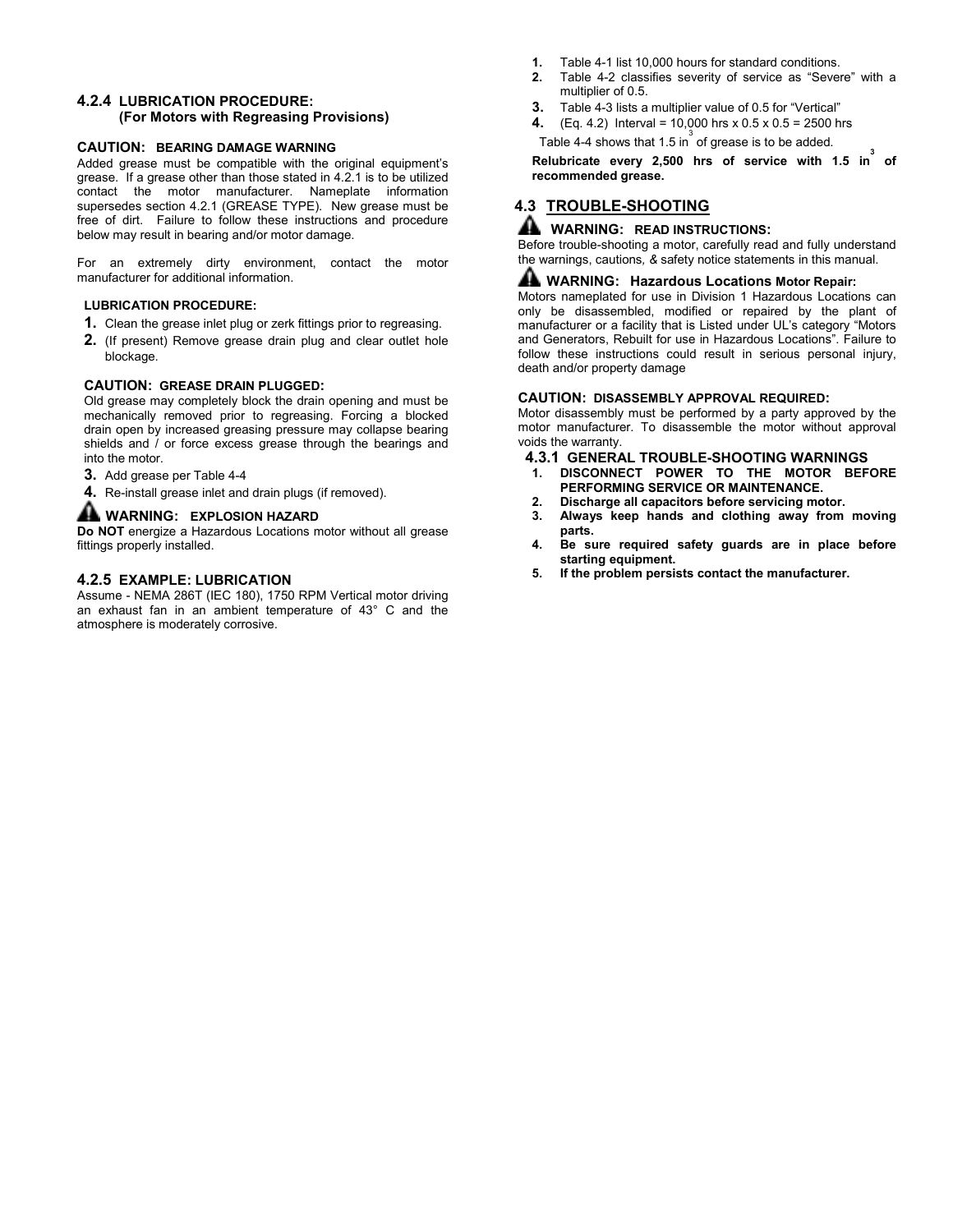# 4.3.2 Motor Trouble-shooting Cause / Corrective Action - Table 4-5

|                                                                      | <b>Issue: Likely Cause:</b>                                     | <b>Corrective Action:</b>                                                                                                                                                                                                                                                                                                                                                                                                                |  |  |  |
|----------------------------------------------------------------------|-----------------------------------------------------------------|------------------------------------------------------------------------------------------------------------------------------------------------------------------------------------------------------------------------------------------------------------------------------------------------------------------------------------------------------------------------------------------------------------------------------------------|--|--|--|
|                                                                      | Motor fails to start upon initial installation:                 |                                                                                                                                                                                                                                                                                                                                                                                                                                          |  |  |  |
| A.)                                                                  | phase is low or missing).                                       | Supply voltage is too low or is severely unbalanced (one (1) Check power supply fuses (2) Match motor lead wiring to nameplate connection<br>diagram and supply voltage (3) Ensure that steady state supply voltage at motor<br>terminals is within limits (see section 3.4.1.3). Correct as needed (4) Obtain correct                                                                                                                   |  |  |  |
| B.)                                                                  | Motor leads are miswired at conduit box.                        | motor to match actual supply voltage.                                                                                                                                                                                                                                                                                                                                                                                                    |  |  |  |
| $ C_{\cdot}\rangle$                                                  | Driven load exceeds motor capacity                              | (1) Verify that motor & load turn freely (2) Disconnect motor from load & ensure<br>motor turns freely. Note: Roller bearings make noise when motor is uncoupled and                                                                                                                                                                                                                                                                     |  |  |  |
| D.)                                                                  | Load is jammed.                                                 | shaft is rotated (3) Verify that motor starts when disconnected from load (4)<br>Remove excessive / binding load if present.                                                                                                                                                                                                                                                                                                             |  |  |  |
| E.)                                                                  | Fan guard is bent and making contact with fan                   | Replace fan guard & fan (if blades are damaged)                                                                                                                                                                                                                                                                                                                                                                                          |  |  |  |
| F.)                                                                  | VFD with power factor capacitors installed                      | Remove power factor correction capacitors if equipped                                                                                                                                                                                                                                                                                                                                                                                    |  |  |  |
| G.)                                                                  | VFD with motor neutral lead grounded                            | Ensure that motor neutral lead is ungrounded                                                                                                                                                                                                                                                                                                                                                                                             |  |  |  |
| H.)                                                                  | VFD programmed incorrectly                                      | (1) Repeat checks listed above (2) Verify that VFD current limit and starting boost<br>are set correctly (5) Double-check motor and feedback parameter settings and<br>VFD permissives (6) Repeat autotune (for vector drives) procedure (7) Consult<br>VFD supplier.                                                                                                                                                                    |  |  |  |
| Motor has been running, then slow down, stalls, or fails to restart: |                                                                 |                                                                                                                                                                                                                                                                                                                                                                                                                                          |  |  |  |
| A.)                                                                  | Supply voltage has drooped or has become severely<br>unbalanced | (1) Replace fuse or reset circuit breaker. Allow motor to cool down before resetting<br>manual protector on motor. Warnings - See section 1.1 for automatic and manual<br>reset protector warnings (2) Verify that rated and balanced supply voltage has<br>been restored before restarting motor. Measure voltage during restart. Ensure that<br>steady state supply voltage at motor terminals is within limits (see section 3.4.1.3). |  |  |  |
| B.)                                                                  | Motor is overloaded                                             | (1) Verify that motor & load turn freely. Repair binding components as needed (2)                                                                                                                                                                                                                                                                                                                                                        |  |  |  |
| C.)                                                                  | Motor bearings are seized                                       | Reduce driven load to match motor capacity or increase motor size to match load                                                                                                                                                                                                                                                                                                                                                          |  |  |  |
| D.)                                                                  | Load Is jammed.                                                 | requirements.                                                                                                                                                                                                                                                                                                                                                                                                                            |  |  |  |
| E.)                                                                  | VFD will not restart motor after tripping                       | (1) Check fault codes on VFD and follow VFD troubleshooting procedures (2)<br>Verify that VFD input voltage is balanced and within limits (3) Remove excessive<br>mechanical load if present.                                                                                                                                                                                                                                            |  |  |  |
| F.)                                                                  | Capacitor failure on single phase motor (if equipped)           | Warning: Potential Shock Hazard: Contact service shop to check capacitor.                                                                                                                                                                                                                                                                                                                                                                |  |  |  |
|                                                                      | Motor takes too long to accelerate:                             |                                                                                                                                                                                                                                                                                                                                                                                                                                          |  |  |  |
| A.)                                                                  | Motor leads are not connected correctly                         | Match motor lead wiring to nameplate diagram.                                                                                                                                                                                                                                                                                                                                                                                            |  |  |  |
| B.)                                                                  | Supply voltage has drooped or become severely<br>unbalanced.    | (1) Ensure that steady state supply voltage at motor terminals is within limits (see<br>section 3.4.1.3). Correct as needed (2) Obtain correct motor to match actual supply<br>voltage.                                                                                                                                                                                                                                                  |  |  |  |
|                                                                      | C.) Load exceeds motor capability                               | Determine correct motor size and contact motor representative to obtain<br>replacement motor.                                                                                                                                                                                                                                                                                                                                            |  |  |  |
| ID.)                                                                 | Faulty start capacitor (Single Phase)                           | Motor may be too small for load. Record acceleration time. Start capacitors may<br>fail if acceleration time exceeds 3 seconds.                                                                                                                                                                                                                                                                                                          |  |  |  |
| E.)                                                                  | <b>Mechanical Failure</b>                                       | (1) Check to make sure motor & load turn freely (2) Disconnect motor from load &<br>ensure motor turns freely                                                                                                                                                                                                                                                                                                                            |  |  |  |
|                                                                      | Motor rotates in the wrong direction:                           |                                                                                                                                                                                                                                                                                                                                                                                                                                          |  |  |  |
| [A.)                                                                 | Incorrect wiring connection at motor                            | [Single Phase] Reconnect motor according to wiring schematic provided.<br>Note:<br>Some motors are non-reversible                                                                                                                                                                                                                                                                                                                        |  |  |  |
|                                                                      |                                                                 | [Three Phase] Interchange any two power supply (phase) leads.                                                                                                                                                                                                                                                                                                                                                                            |  |  |  |
| Motor overheats or overload protector repeatedly trips               |                                                                 |                                                                                                                                                                                                                                                                                                                                                                                                                                          |  |  |  |
| IA.)                                                                 | Driven Load is excessive                                        | (1) If motor current exceeds nameplate value, ensure that driven load has not<br>increased. Correct as needed. (2) If new motor is a replacement, verify that the<br>rating is the same as the old motor. If previous motor was a special design, a<br>general purpose motor may not have the correct performance.                                                                                                                       |  |  |  |
| IB.)                                                                 | Ambient temperature too high                                    | Most motors are designed to operate in an ambient up to 40 °C. (See section 4.2.2)<br>Hot Surface Caution)                                                                                                                                                                                                                                                                                                                               |  |  |  |
| C.)                                                                  | Motor cooling fins and/or vent openings blocked                 | Remove foreign materials – clear vent openings, fan guard air inlets and frame<br>fins (TEFC motors)                                                                                                                                                                                                                                                                                                                                     |  |  |  |
| ID.)                                                                 | Insufficient Air Flow                                           | TEAO (Totally Enclosed Air Over) motors: Measure airflow next to motor surface<br>and obtain minimum requirements from motor manufacturer.                                                                                                                                                                                                                                                                                               |  |  |  |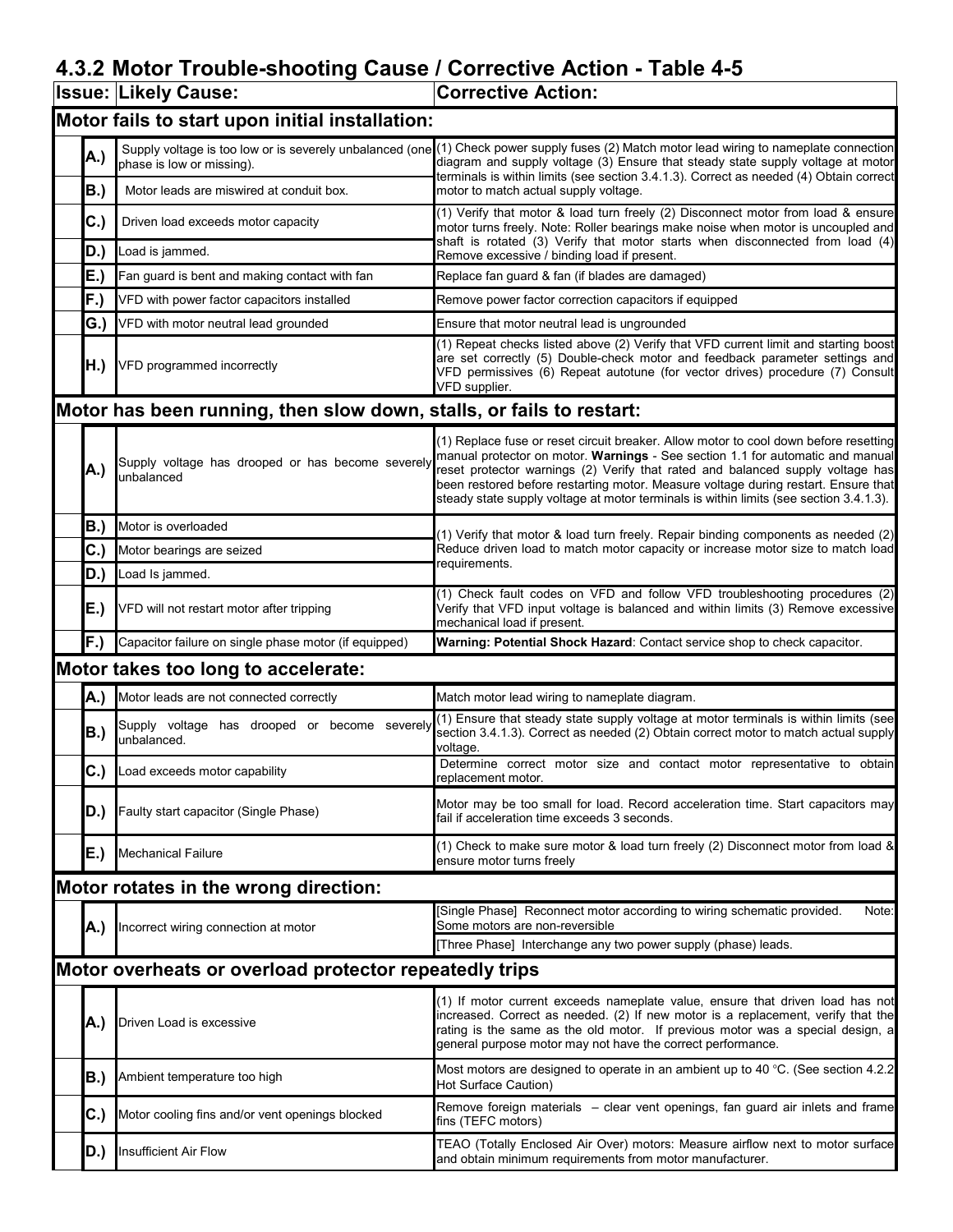| <b>IE.)</b>           | Motor is started too frequently                 | See section 3.4.5.3                                                                                                                                                                                                                                                                                                                                                                                                                                                                                                                         |  |  |  |  |  |
|-----------------------|-------------------------------------------------|---------------------------------------------------------------------------------------------------------------------------------------------------------------------------------------------------------------------------------------------------------------------------------------------------------------------------------------------------------------------------------------------------------------------------------------------------------------------------------------------------------------------------------------------|--|--|--|--|--|
| IF.)                  | Supply voltage too low, too high, or unbalanced | (1) Ensure that steady state supply voltage at motor terminals is within limits (see<br>section 3.4.1.3) Correct as needed (2) Reconnect motor per input voltage (3)<br>Obtain correct motor to match power supply.                                                                                                                                                                                                                                                                                                                         |  |  |  |  |  |
| <b>Motor Vibrates</b> |                                                 |                                                                                                                                                                                                                                                                                                                                                                                                                                                                                                                                             |  |  |  |  |  |
|                       | A.) Motor misaligned to load.                   | Realign load                                                                                                                                                                                                                                                                                                                                                                                                                                                                                                                                |  |  |  |  |  |
| IB.)                  | Load out of balance (Direct drive application)  | (1) Ensure that load is dynamically balanced: (2) Remove motor from load and<br>inspect motor by itself. Verify that motor shaft is not bent. Rule of thumb is 0.002"<br>runout for shafts extension lengths up to 3.00". Add 0.0005" per every additional<br>inch of shaft length beyond 3.00".                                                                                                                                                                                                                                            |  |  |  |  |  |
| C.                    | Uneven tension on multiple belts                | Mixing new with used belts. Replace multiple belt applications with a complete set<br>of matched belts.                                                                                                                                                                                                                                                                                                                                                                                                                                     |  |  |  |  |  |
| D.)                   | frequency.                                      | (1) De-energize motor and record vibration as load coasts from 100% speed to 0<br>RPM. If vibration drops immediately, vibration source is electrical. If levels do not<br>Driven load operating at resonant point / natural drop immediately, source is mechanical (2) Redesign system to operate below the<br>resonant point (3) On VFD-driven loads, program skip frequencies to bypass<br>resonant points (4) Increase carrier frequency to obtain <3% THD current (5) On<br>variable torque loads reduce volts/hertz below base speed. |  |  |  |  |  |
| E.)                   | VFD torque pulsations                           | (1) Adjust VFD to obtain <3% THD current @ rated motor current (2) Adjust VFD<br>stability for smooth operation. Vector drives may be unstable at light load.                                                                                                                                                                                                                                                                                                                                                                               |  |  |  |  |  |
| F.)                   | Motor miswired at terminal box                  | Match motor lead wiring to nameplate connection diagram.                                                                                                                                                                                                                                                                                                                                                                                                                                                                                    |  |  |  |  |  |
| G.)                   | Uneven, weak or loose mounting support.         | Shim, strengthen or tighten where required.                                                                                                                                                                                                                                                                                                                                                                                                                                                                                                 |  |  |  |  |  |
|                       | H.) Motor bearings defective                    | Test motor by itself. If bearings are bad, you will hear noise or feel roughness.<br>Roller bearings are normally noisy when operated without load. If sleeve bearing,<br>add oil per nameplate instructions. For motors with regreasing provisions, add<br>grease per relubricating instructions (see section 4.2.3). If noise persists contact<br>warranty service.                                                                                                                                                                       |  |  |  |  |  |
| l.)                   | Motor out of balance                            | Disconnect from load. Set motor on rubber pads on solid floor. Secure a 1/2 height<br>key in shaft keyway and energize from balanced power supply @ rated voltage.<br>Record vibration levels and compare with appropriate standards. If excessive<br>vibration persists contact motor manufacturer.                                                                                                                                                                                                                                        |  |  |  |  |  |

# Bearings repeatedly fail.

| A.) | Load to motor may be excessive or unbalanced                            | (1) If belt drive check system per section 3.3.4. (2) Other than belting, check<br>loading on motor shaft. An unbalanced load will also cause the bearings to fail. (3)<br>Check runouts of mating components, such as a C-face and pump flange.                                                                                                                           |
|-----|-------------------------------------------------------------------------|----------------------------------------------------------------------------------------------------------------------------------------------------------------------------------------------------------------------------------------------------------------------------------------------------------------------------------------------------------------------------|
| B.) | Bearings contaminated.                                                  | Motor enclosure not suitable for environment. Replace with correct enclosure<br>construction                                                                                                                                                                                                                                                                               |
| C.) | Incorrect grease or bearings for ambient extremes.                      | See section 4.2.1                                                                                                                                                                                                                                                                                                                                                          |
| D.) | VFD bearing damage                                                      | Ground brush, common mode filter, or insulated bearings must be added. Contact<br>motor manufacturer.                                                                                                                                                                                                                                                                      |
|     | Motor, at start up, makes a loud rubbing, grinding, or squealing noise. |                                                                                                                                                                                                                                                                                                                                                                            |
| A.) | Contact between rotating and stationary components                      | Belt squeal during across the line starting is normal: (1) Verify that supply voltage<br>is within limits (see section 3.4.1.3). (2) Ensure that motor lead wiring matches<br>nameplate connection diagram: (3) Isolate motor from load. (4) To locate point of<br>contact turn motor shaft by hand. (5) If point of contact is not located contact<br>motor service shop. |
|     | Start capacitors repeatedly fail.                                       |                                                                                                                                                                                                                                                                                                                                                                            |
| A.) | The motor acceleration time is too long                                 | Motor may be too small for load. Record acceleration time. Start capacitors may<br>fail if acceleration time exceeds 3 seconds.                                                                                                                                                                                                                                            |
|     | <b>B.)</b> Motor is being started too frequently                        | Excessive starting will damage motor capacitors. Contact motor manufacturer if<br>motor is started more than 20 times/hour or if acceleration time exceeds 3<br>seconds.                                                                                                                                                                                                   |
| C.) | Motor voltage low                                                       | Verify that voltage at the motor terminals is within limits (see section 3.4.1.3).                                                                                                                                                                                                                                                                                         |
| D.) | Defective start switch inside motor                                     | Motor internal switch failure overheats start capacitor. Contact service shop or<br>motor manufacturer.                                                                                                                                                                                                                                                                    |
|     | <b>Run capacitor fails.</b>                                             |                                                                                                                                                                                                                                                                                                                                                                            |
| A.) | High ambient temperature                                                | Verify that the ambient does not exceed motor's nameplate value                                                                                                                                                                                                                                                                                                            |

 $\overline{\mathbf{I}}$